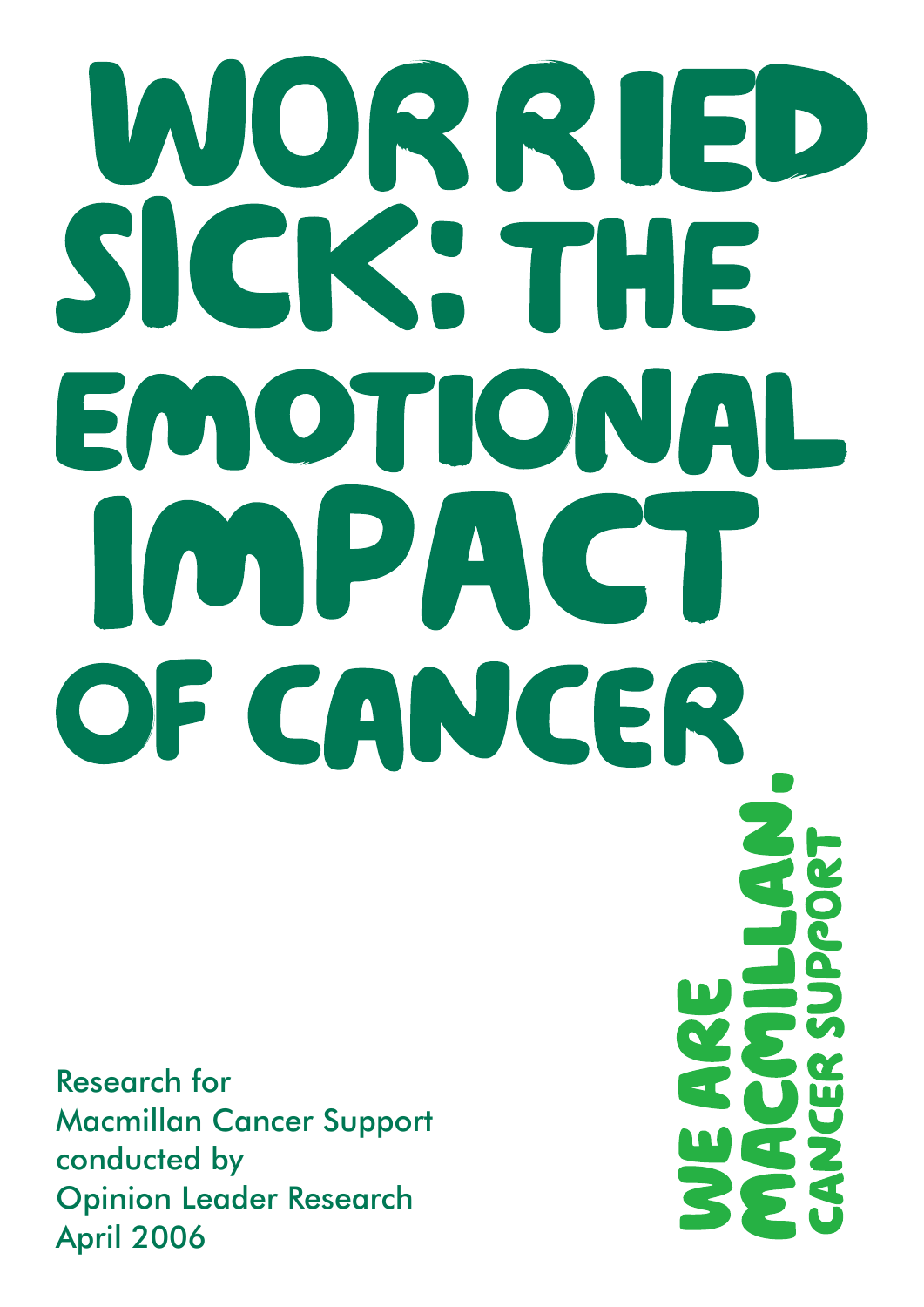### Acknowledgements

Macmillan Cancer Support would like to thank Opinion Leader Research and Wild Duck for their assistance with this research project. We would also like to thank Chris and Julie for giving us permission to use details of their experience to help others. Finally, thank you to the thousands of people who took part in this important survey. Without you, this research project would not have been possible.

### Authors

#### Macmillan Cancer Support

Peter Cardy, Chief Executive Jessica Corner, Director of Improving Cancer Services Jenny Evans, Campaigns & Public Affairs

#### Opinion Leader Research

Nigel Jackson, Project Director Katie Shearn, Project Executive Liz Sparham, Project Manager



**OPINION RESEARCH**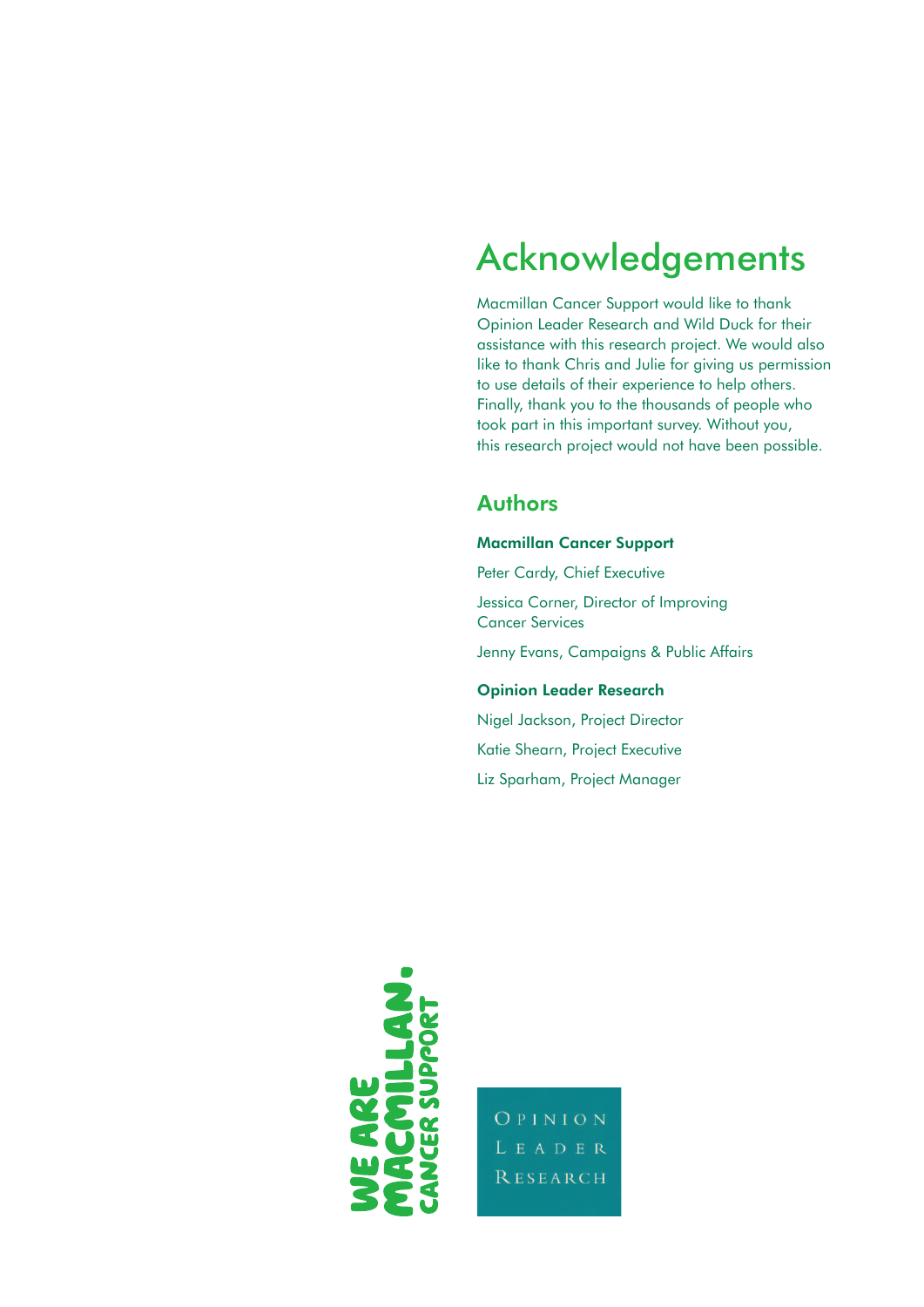# **Contents**

#### Page

### Foreword

Peter Cardy, Chief Executive, Macmillan Cancer Support

### Background and introduction

- Research objectives
- Research sample
- Research methods

### Chris's story

### Main findings

### The impact of cancer on everyday living

- Living with cancer every day
- Experience of the cancer information and support system
- 10 The physical impact of cancer

### The impact of cancer on emotional well-being

- 12 Cancer, anxiety and depression
- 14 Cancer and relationships

#### 16 Julie's story

### The impact of cancer on carers

What people expect from cancer care organisations

### Implications for Macmillan Cancer Support and recommendations to government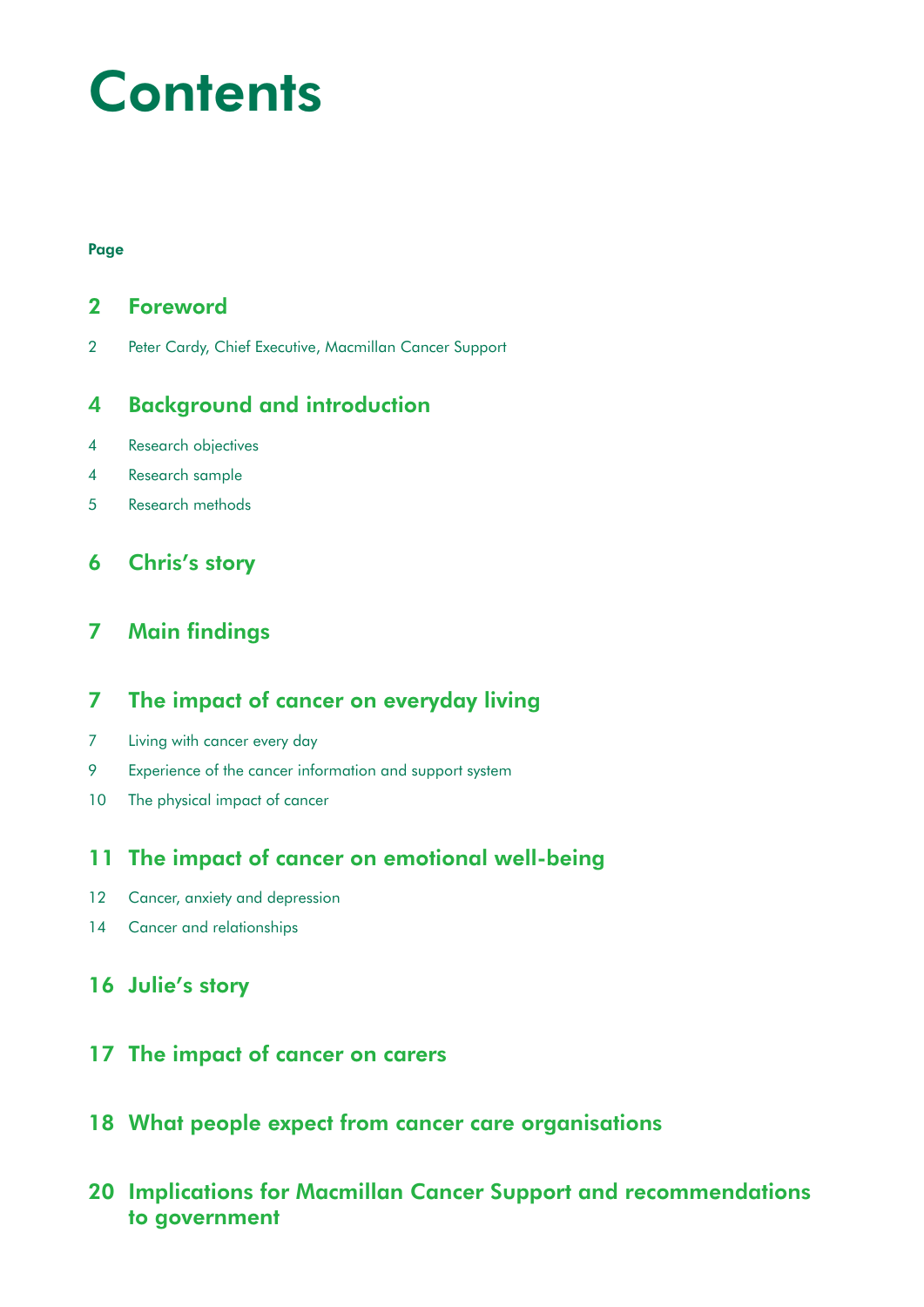# Foreword

*Worried Sick: the emotional impact of cancer* puts the spotlight on the impact of cancer on the everyday lives of patients and those close to them. The first *Cancer Plans*1 published at the beginning of this century successfully focused on improving the speed and amount of treatment, and hence survival with cancer.

Now we are examining what life is like for people living with cancer, in many cases for much longer than they would have done even a decade ago. The picture that emerges is not good. All too often, the stress of managing everyday life following diagnosis and treatment is immense; the psychological and emotional impact continues long after the cancer itself is treated, the impact on personal finances can be devastating and the damage to relationships is far more widespread than generally realised.

With the number of people living with cancer continuing to rise as the population ages and survival improves, much more effort is needed to enable people whose cancers are cured, in remission or still being treated to live an acceptable life. Quantity of life for many cancer patients is improving steadily; now we need to do the same for quality of life. The new cancer plans needed for all four nations of the UK must take this as a central theme and ensure that adequate resources are made available through the social care systems as well as the NHS, and that these systems join up to support people affected by cancer.

This has been Macmillan's business for almost 100 years and many of our best known innovations have been directed to this goal. Long before the benefits system provided a safety net, Macmillan was giving grants to families for basic needs and comforts; this continues but now on a huge and growing scale. It has led directly to the benefits advice services we have piloted across the UK and to our award-winning Better Deal campaign<sup>2</sup> that points out to government and others how financial support for people affected by cancer could be improved.

Macmillan nurses, the first of whom were created only in the mid-1970s, gave direct and practical help to patients and families in their own homes. Their first-hand accounts of the devastating impact on partners, parents and children of patients led to the carers' support schemes Macmillan is setting up around the country.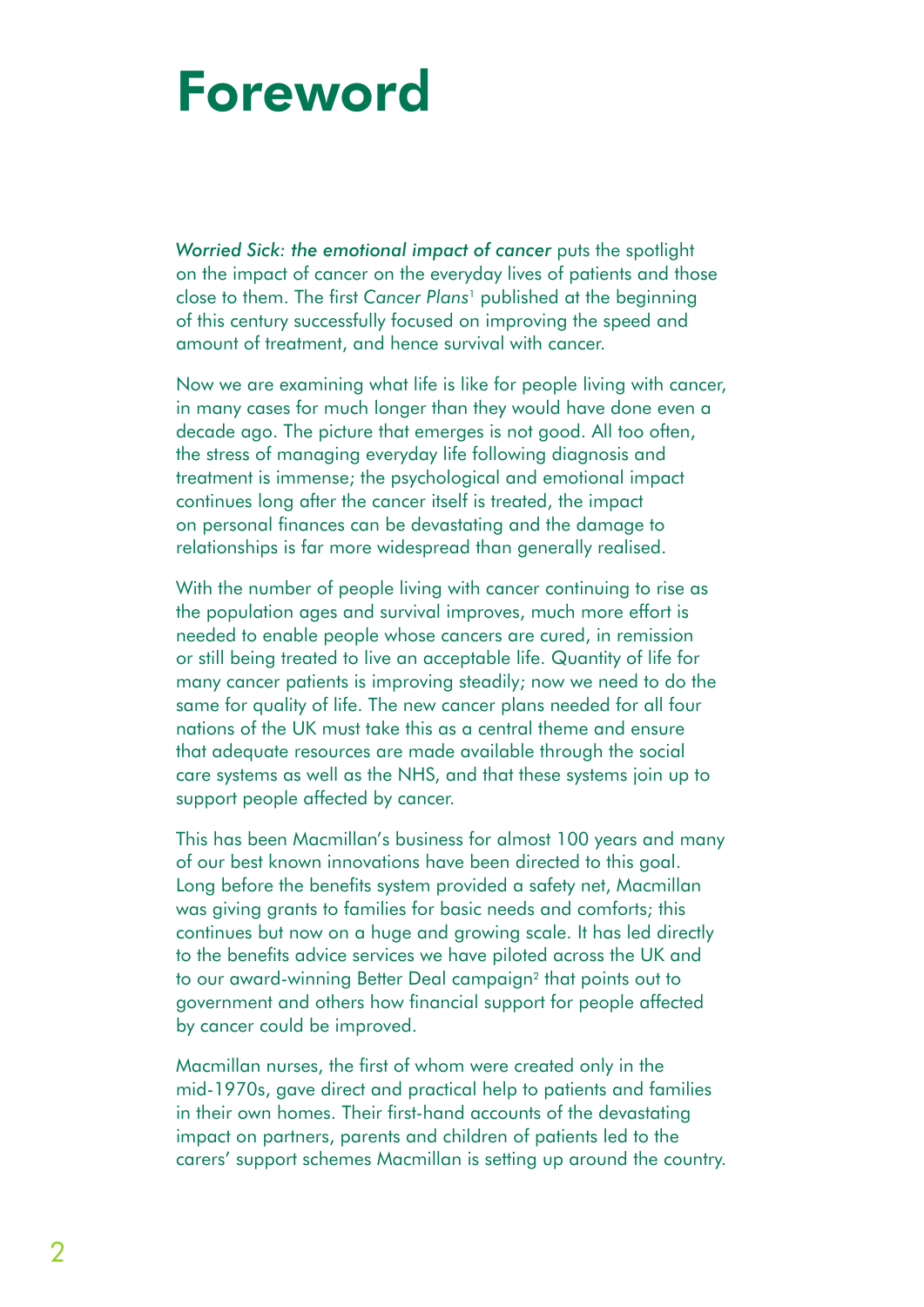We develop these schemes and others with partners who take up our innovations and give them continued life as mainstream services.

As the trajectory of many cancers changes and life with cancer is lived mainly at home rather than in hospital, Macmillan is changing too. We intend, over a short timescale, to be a source of support for everyone affected by cancer who needs us. And we will be a stronger force for change through innovation, campaigns and effective communication to improve cancer care everywhere.

Governments across the UK should also rise to meet the unmet needs identified by our report. We call on them and the NHS to create and fund services that meet the emotional and practical, information and support needs of everyone living with and affected by cancer.

Hotel Cardy

Peter Cardy Chief Executive Macmillan Cancer Support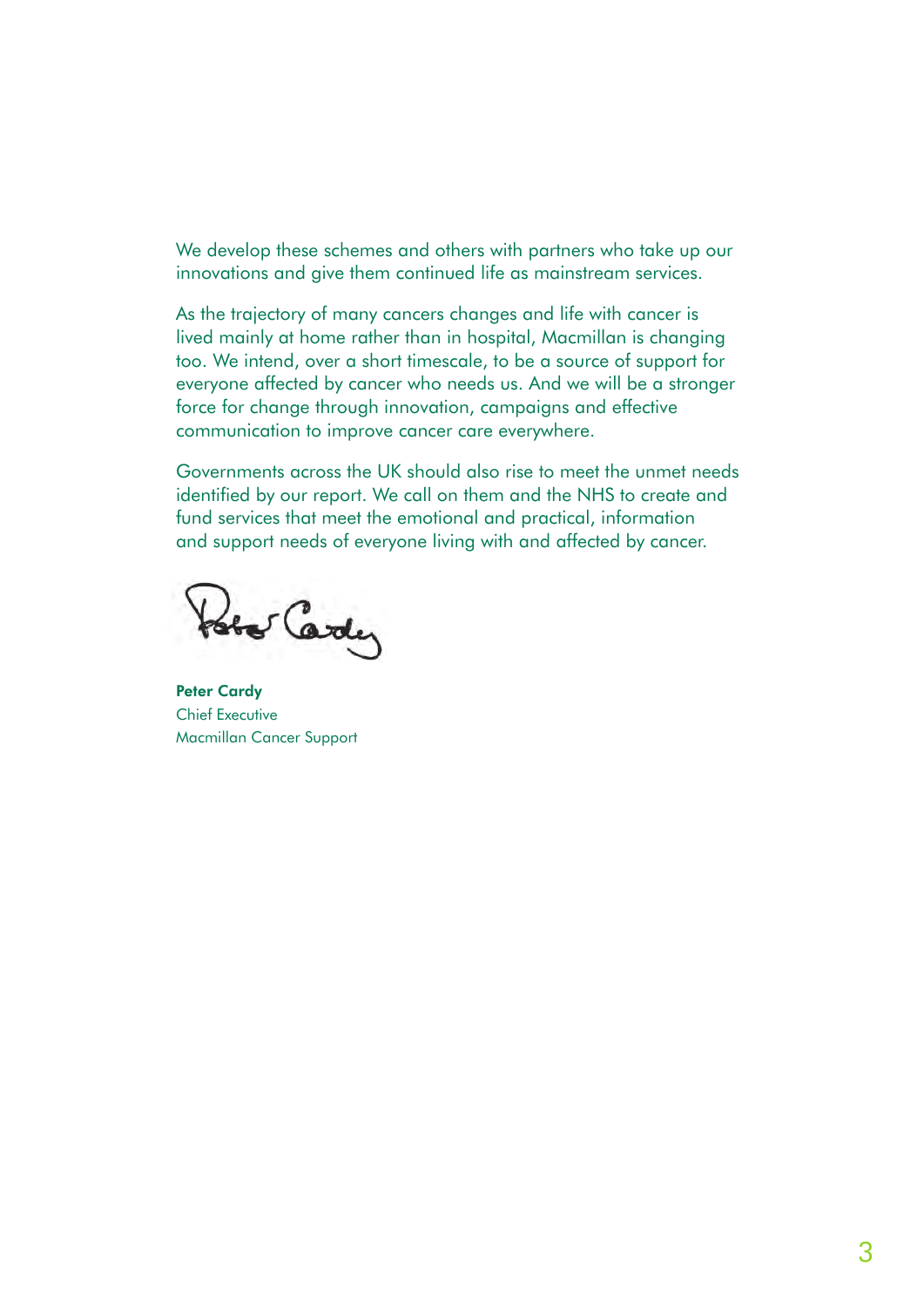# Background and introduction

### Research objectives

Macmillan Cancer Support's *Worried Sick* report presents a summary of the findings of a major quantitative survey conducted by Opinion Leader Research (OLR).

The survey explores the impact of a cancer diagnosis on the lives of both **people with cancer** (who have received the diagnosis) and people affected by cancer (family members and friends who often help them cope with their cancer experience).

Specifically our research objectives were to examine the impact of a cancer diagnosis on:

- Living with cancer every day, including people's experience of the cancer information and support system and the physical impact of cancer
- People's emotional well-being and relationships
- People affected by cancer (informal carers, who may be a relative or friend)

The research also aimed to establish any differences between the views and experiences of people living with or affected by cancer, and those who had never been affected by the disease.

### Research sample

In total, 1,751 people took part in our survey between December 2005 and February 2006. The current UK demography of people with cancer and people affected by cancer is not yet known – there is no national data to this effect. However, we ensured that we captured the diversity of the UK demography through the samples. In total, Macmillan Cancer Support spoke to the following:

- 606 people with cancer
- 550 people **affected by** cancer
- 595 people not affected by cancer

Of the people with cancer:

- One in ten (15%) received their cancer treatment from a private source or from a combination of NHS and privately funded sources
- More than eight in ten (86%) said that this was their first cancer diagnosis
- Half (53%) said that they were diagnosed between one and five years ago
- 18% were diagnosed less than one year ago

Of the people affected by cancer:

- Nearly a quarter (23%) said they were a 'primary carer' and 23% said they were a 'secondary carer'
- Less than half (45%) said the person with cancer was diagnosed between one and five years ago
- 19% said that the person with cancer was diagnosed less than one year ago

For the purposes of this report, a person affected by cancer is someone who:

- Provides unpaid or informal care for, or supports, a person living with cancer for the majority of the time (primary carer)
- Spends time caring for or supporting a person living with cancer, but is not the main carer (secondary carer)
- Provides support to someone living with cancer because they spend time with them and help them with errands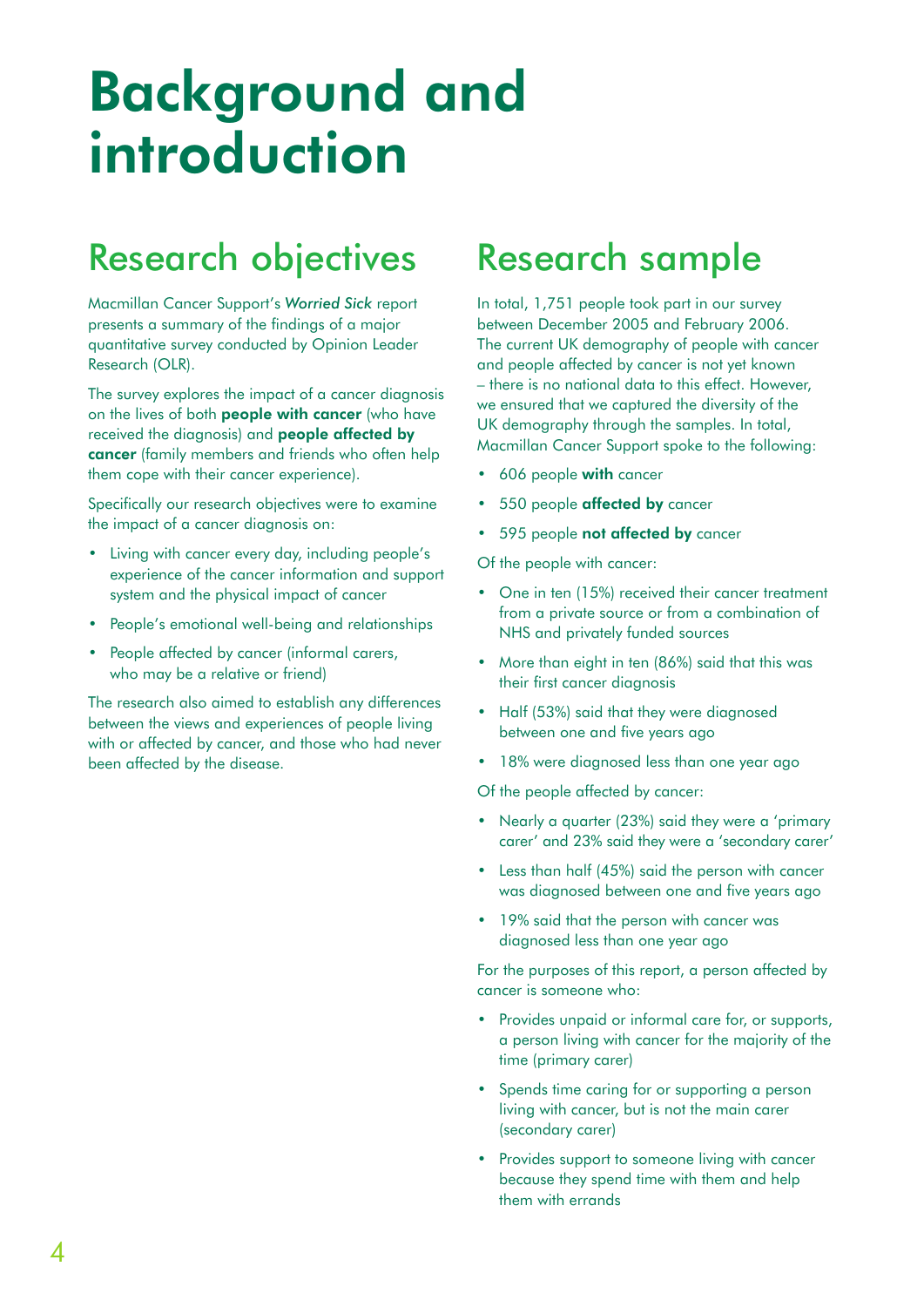### Research methods

To recruit people across the UK to take part in our research we used a number of methods, including: a telephone omnibus (regular) survey; an online panel (of a large number of people who have agreed to take part in research); and letters to trade and regional newspaper editors.

We gave people with cancer the option of being either interviewed by telephone or completing the questionnaire online. We offered people affected by cancer the opportunity to take part via the telephone. We interviewed people not affected by cancer via the telephone omnibus questionnaire only.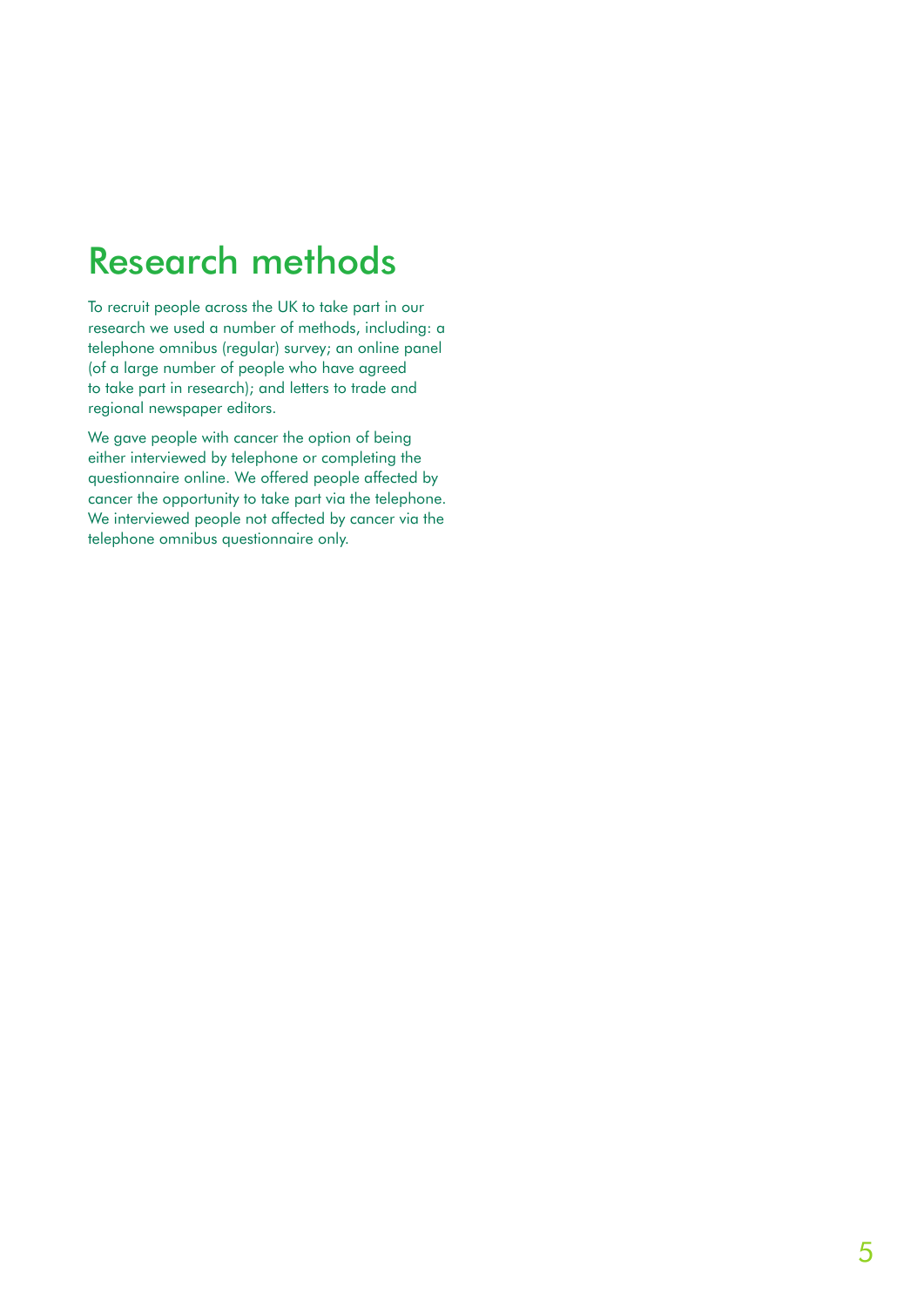# Chris's story

A few years ago I took a career break from my job as a nurse, and spent a fantastic year working in Australia with my then girlfriend. Shortly after our return, we were back at work, buying a house, with a positive future ahead.

Then I was diagnosed with cancer.

It was in May 2001 that life as I knew it was turned on its head. I felt completely well. But I'd found a lump whilst watching TV and asked the advice of a head and neck specialist at work. I was lucky that I had some idea about where to turn although it was still scary waiting for the needle biopsy results. The results of the biopsy were inconclusive but a few weeks later I was told that I had cancer.

I was petrified. After a cancer diagnosis you lose the focus of control over your life and the next thing you know you're a charity case.

The NHS, well, they forget to ask, 'How are you feeling? How's your partner feeling?'. In the end it was a small charity that helped us both – they told me where I could find out about massage to ease my physical symptoms and we were both told about how to get counselling. I'm still having counselling now.

My girlfriend gave up work to look after me but we were so strapped for cash that she had to go back. Soon after, her temporary contract wasn't renewed. The worry about money made me even more stressed out.

Then there was the chemotherapy and radiotherapy and, in the end, the stress of the diagnosis, the treatment, the worry – well, it all got too much and we split up.

I couldn't afford to pay the rent on my own so I moved back in with my parents. They were great but even so I found it difficult back at home – starting from scratch when I was in my late twenties and used to being independent.



photograph: Peter Lomas

I found it hard to talk to friends and family about my cancer – I sometimes found myself counselling them.

But things are really looking up for me now. I have a lovely wife, a house, new job, and since January this year, I've been working with a hair studio, helping chemotherapy patients deal with hair loss. I can't complain.

Chris, 32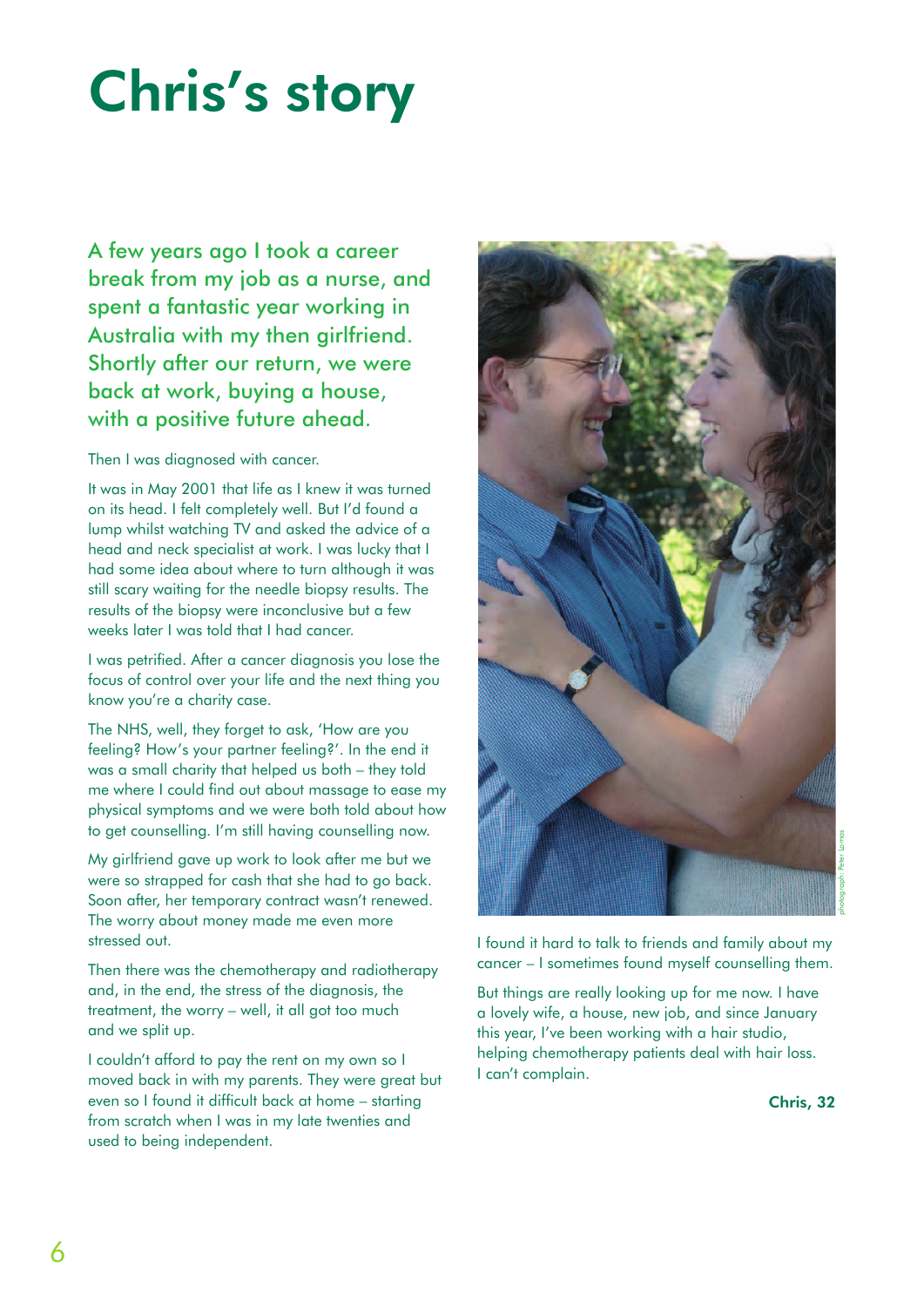# The impact of cancer on everyday living

### Living with cancer every day

Cancer is still the UK's biggest killer, with one in four people still dying of the disease. This can make the prospect of cancer very frightening. However, as the population ages and survival improves, the number of people living with cancer continues to rise. Each year in the UK more than 275,000 people are diagnosed with cancer and overall it is estimated that approximately 2% of the UK population are alive having received a diagnosis of cancer: that's around 1.2 million people. Moreover, cancer does not discriminate. One in three of us will get cancer at some point in our lives and more people will require the relevant support in the future.<sup>3</sup>

A cancer diagnosis and subsequent treatment can have a devastating and debilitating impact on the lives of the person diagnosed, and their family and friends. This is why it is vital that people know where to go for good information, advice and support.

In *The NHS Cancer Plan,* the government states that:

'We want patients and their families to be confident that they will receive the information, support and specialist care they need to help them cope with cancer, from the time that cancer is first suspected throughout the subsequent stages of the disease. Good communication between health professionals and patients is essential. *The NHS Plan* will introduce new joint training across professions in communication skills. By 2002, it will be a pre-condition of qualification to deliver patient care in the NHS that staff are able to demonstrate competence.'4

However, Macmillan Cancer Support's *Worried Sick* report reveals that, of the people we surveyed who had received a cancer diagnosis:

- A quarter (26%) feel abandoned by the health system when they are not in hospital (Figure 4.2, page 12)
	- Women are more likely to feel abandoned than men (31% of women compared with 16% of men)
	- Younger people are more likely to feel abandoned than older people (only 16% of the over 65s felt this, compared with 35% of 25-34 year olds, 28% of 35-44 year olds and 33% of 45-54 year olds)
	- People who have completed their treatment are more likely to feel abandoned (27%) than those still to finish their treatment (14%)
- Over a third (37%) find the whole cancer support system confusing (Figure 4.2, page 12)
- A quarter (25%) do not feel confident about how and where to access all the health services available (Figure 4.2, page 12)
- Over a third (35%) do not feel confident about how and where to access social care and support (Figure 4.2, page 12)
- Almost four in ten (38%) people with cancer want information, advice and support about the health and social services available, but nearly half of those people (47%) say that they aren't able to get it (Figures 2.1 and 2.2, page 9)

'The person at the hospital said, "We're taking you off the treatment." And my husband said, "Well what happens now?" And they said, "Oh your GP will look after you." So we thought, well that's it then. It sort of put him on the scrap heap, you know.'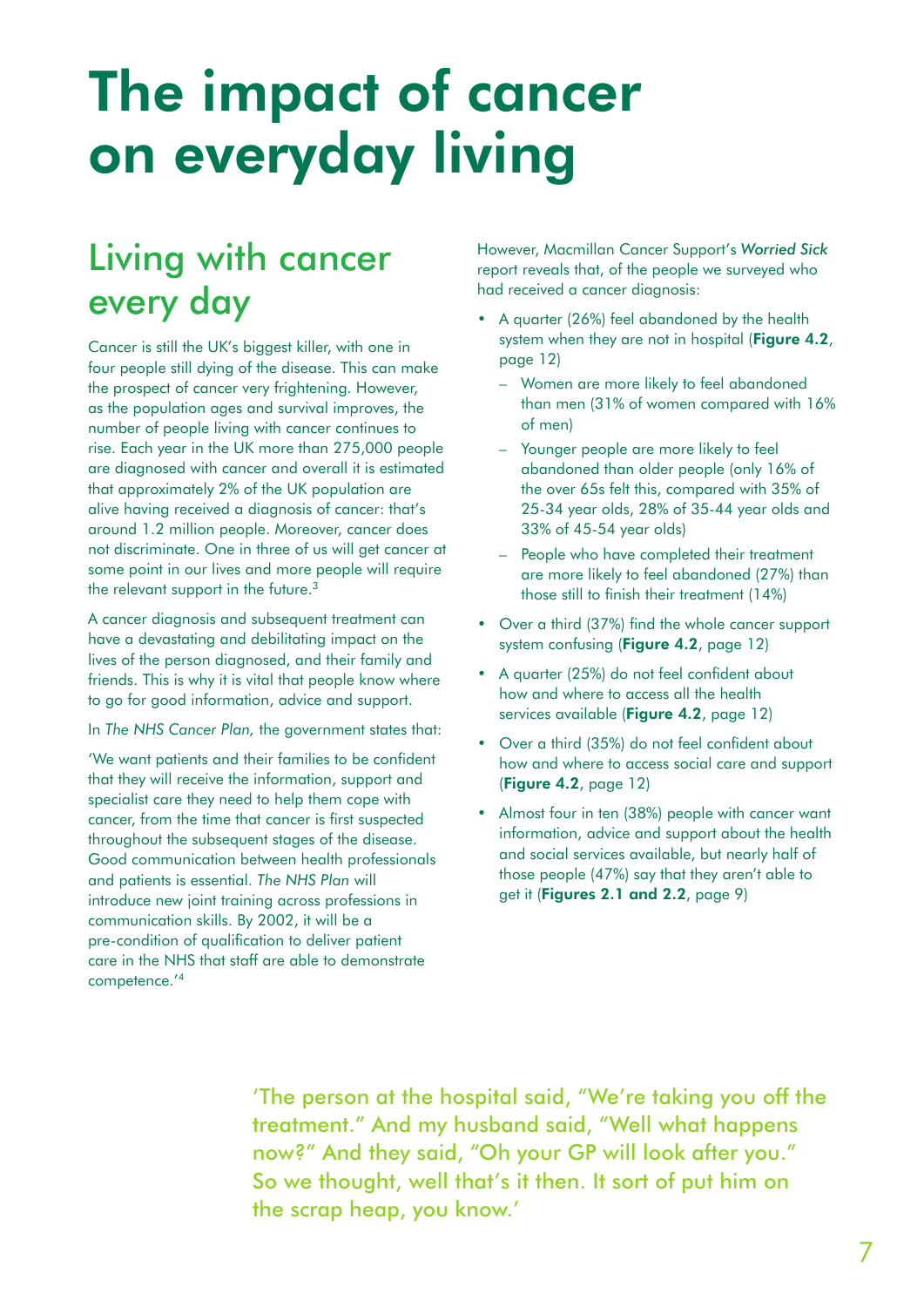Our report also reveals that the perception of those not affected by cancer does not mirror the reality of living with the disease.

• Eight in ten (80%) people with cancer feel that you have no idea what it would be like to deal with cancer until you get it yourself (Figure 4.2, page 12)

For example, people with cancer are more positive than those who have never been affected by cancer that they will live for longer:

• Nearly a quarter (24%) of people not affected by cancer do not think that survival rates for people

who receive a cancer diagnosis has increased over the last ten years – compared to 8% and 17% for people with and affected by cancer (Figure 1.1)

It is encouraging that people with experience of cancer are positive about their future. But it is worrying that a substantial number of people who have had no experience of the disease still view a cancer diagnosis as a death sentence. There is a need for improved public education and communication to remove the fear often associated with cancer.



'When I was first diagnosed with breast cancer, I thought I was going to die within months. No one explained the concept of 'living with cancer' to me at the time. This was something I had to find out for myself.'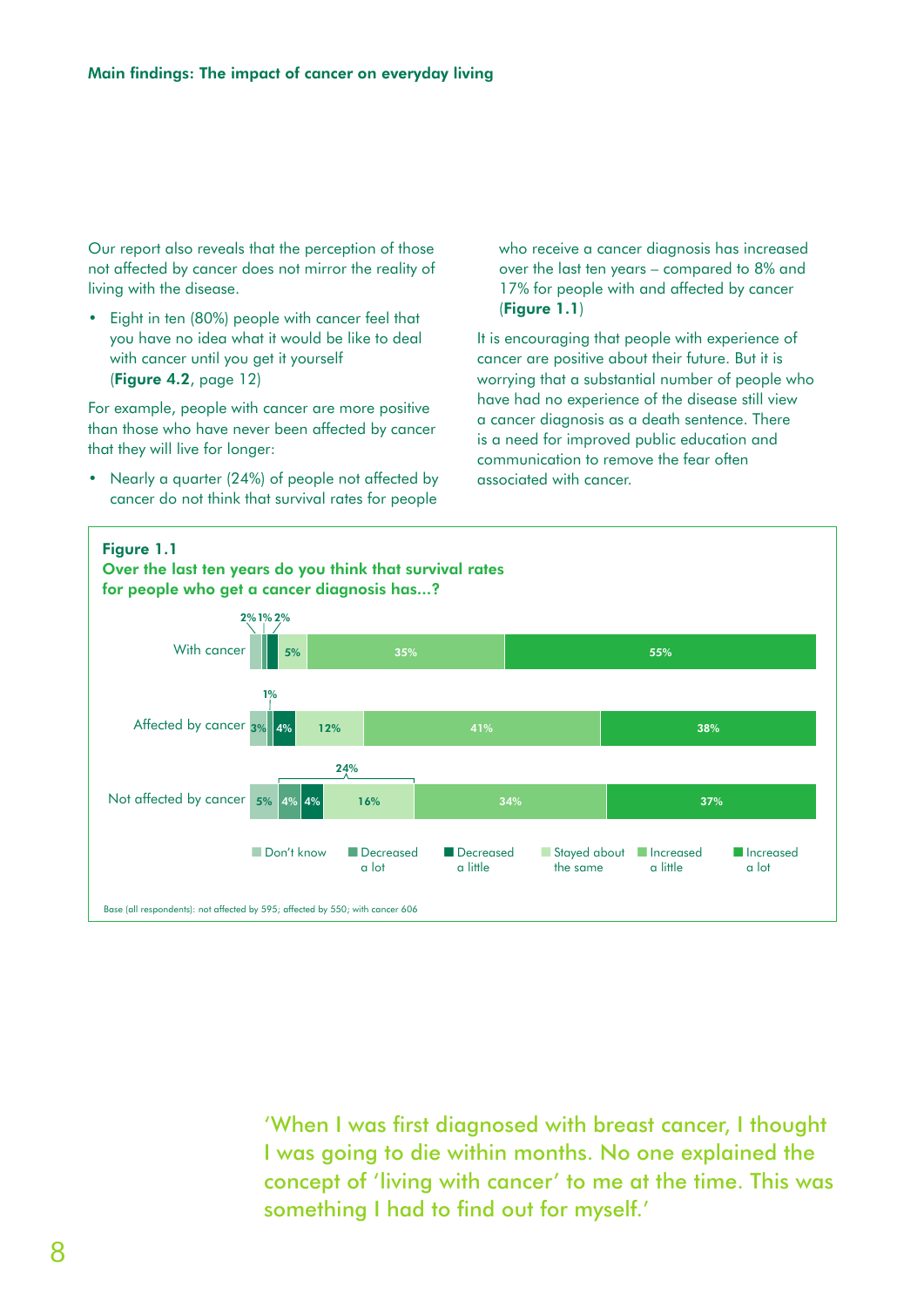'Coming to terms with living with cancer and not knowing where to go for help. You know your GP is a very busy individual and you feel a burden when you want to know things. Aftercare was virtually non-existent.'

### Experience of the cancer information and support system

Current *NHS Cancer Plan*4 priorities and targets focus on reducing waiting times and mortality rates, and providing information.

However, our *Worried Sick* report reveals that:

- Of the three quarters (75%) of people with cancer who want information, advice and support about their medical condition and any side effects (Figure  $2.1$ ), a substantial minority – one in six  $(16\%)$  – do not get this (Figure 2.2)
- One in ten (11%) people with cancer do not feel well looked after and cared for by hospital staff (Figure 4.2, page 12)





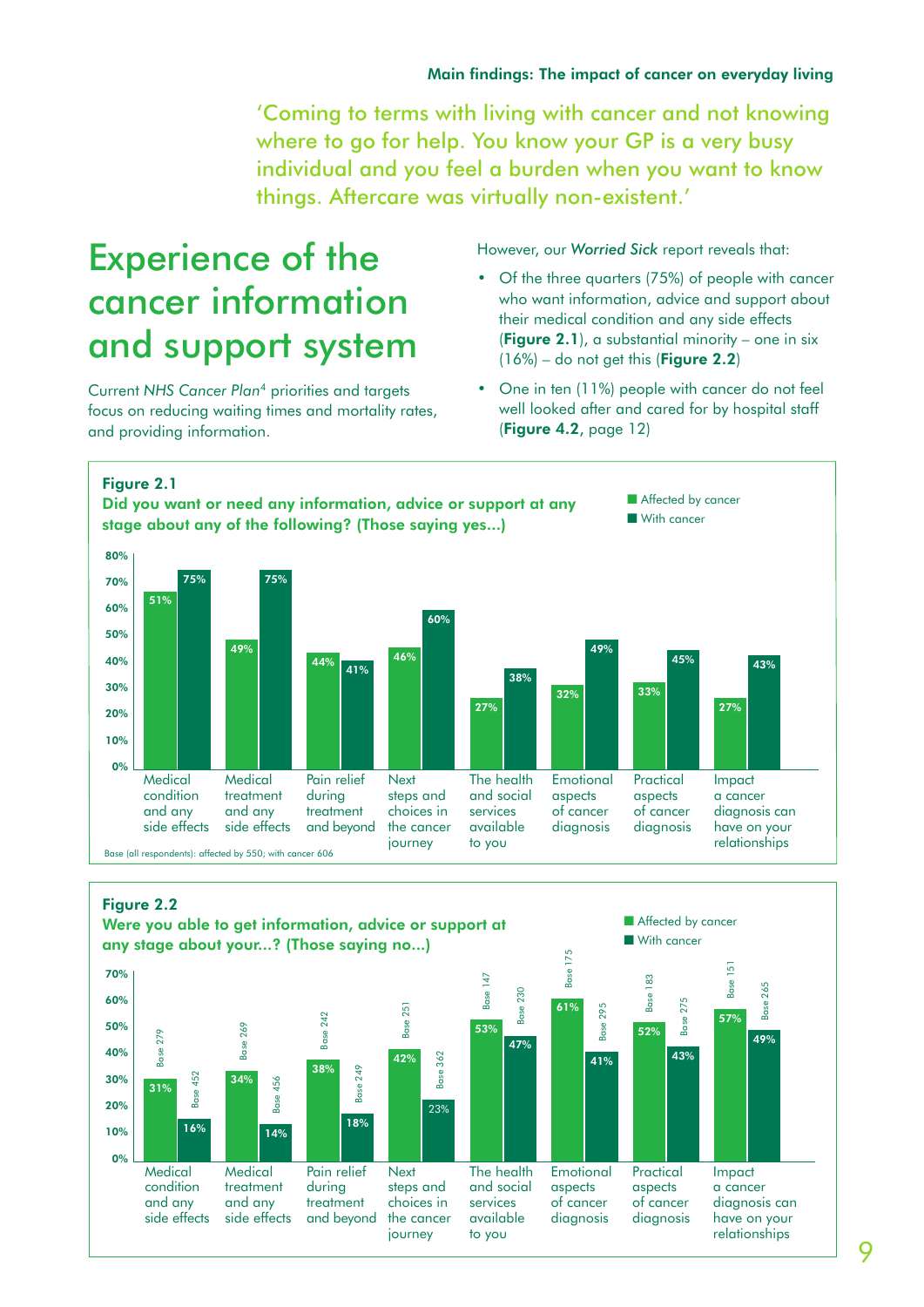'Sometimes you don't make it to the bottom of the driveway before you throw up. I was ill. I was terrible. I was sick the whole way home, every single time.'

### The physical impact of cancer

We know that some people with cancer experience unpleasant side effects following treatment, including fatigue and nausea.

Macmillan's *Worried Sick* report found that of the people with cancer interviewed:

- Four in ten (41%) say that the physical effects are difficult to cope with (Figure 4.1, page 11)
	- People who work find the physical effects more difficult than those not working (49% of workers compared to 39% of those not working)

People with cancer also tell us that they have problems keeping things 'normal', such as running the household:

- Over half (55%) of people with cancer say this is a problem (Figure 3.1)
	- Two thirds (66%) of women say keeping up with housework and maintaining their property is a problem compared with only one third (32%) of men
	- Two thirds (66%) of people with cancer who have children under 18 years old are more likely to state this as a problem compared to half (51%) of those who are not parents
	- Older people are less likely to state this as a problem – a third (33%) of over 65s state this as a problem compared with 65% of 25-34 year olds, 61% of 35-44 year olds, 67% of 45-54 year olds and 54% of 55-64 year olds
- Nearly half (46%) of people who have children under the age of 18 agree that they are not able to care for their family in the same way as they did before

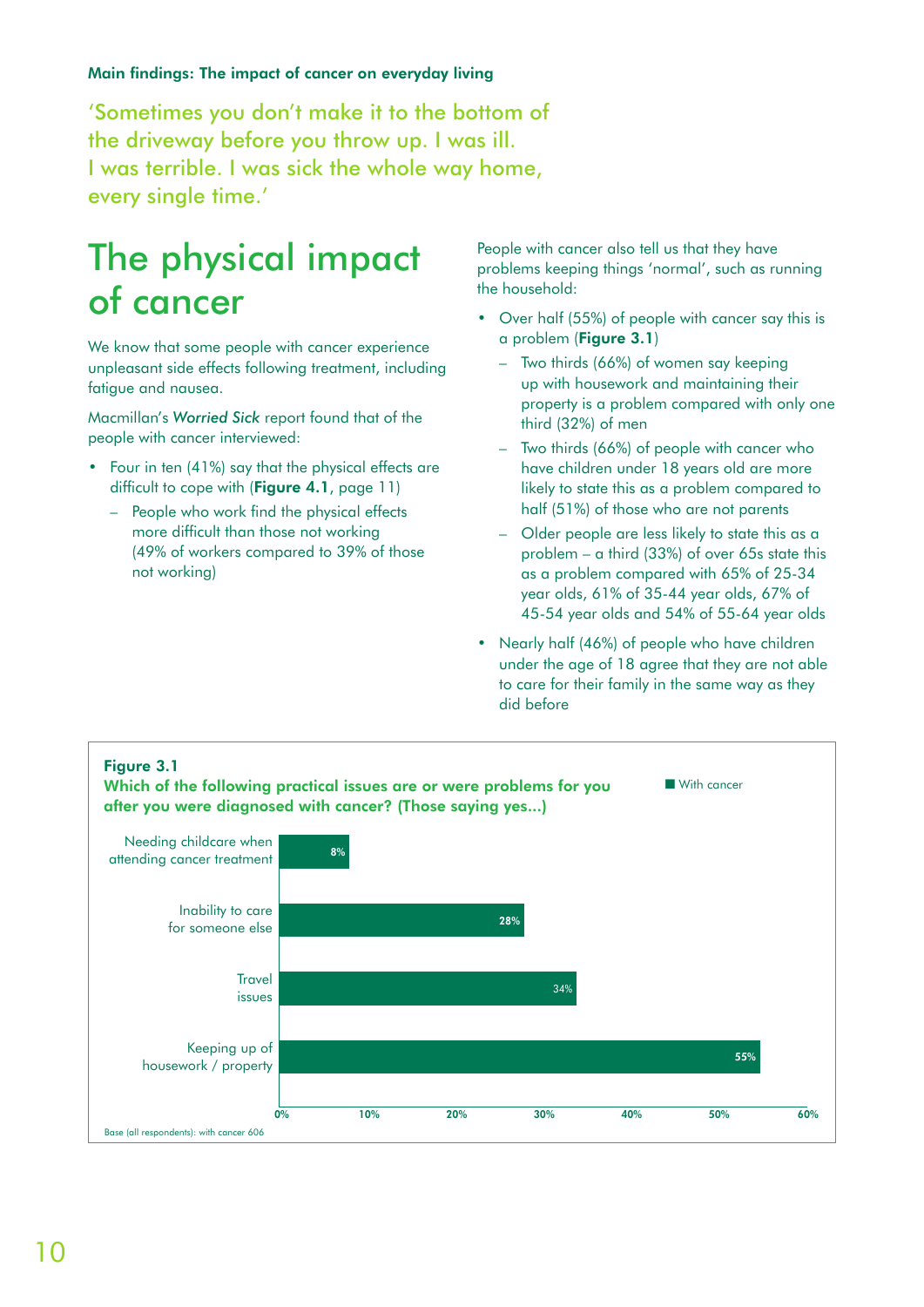# The impact of cancer on emotional well-being

Cancer can be frightening for the person diagnosed with cancer, and for family and friends who might be caring for them. Combined with the physical side effects of cancer and the difficulties of keeping life as normal as possible, the emotional impact of a cancer diagnosis can be enormous. More people who took part in our research cited the emotional effects of a cancer diagnosis as the most difficult to cope with.

- More than four in ten (45%) people with cancer say that the emotional aspects of cancer are the most difficult to cope with, as compared to practical and physical effects (Figure 4.1)
	- More people with children under 18 years old find the emotional effects the most difficult to cope with than those people without children (55% compared to 42%)
	- More people from lower socio-economic groups find the emotional effects the most difficult to cope with than those from higher groups (59% of DEs compared to 41% of ABs)
	- More women than men find the emotional effects the most difficult to cope with (49% of women compared to 37% of men)
- Nearly six in ten (58%) people with cancer feel their emotional needs are not looked after as much as their physical needs (Figure 4.2, page 12)

#### Figures 2.1 and 2.2 on page 9 show that:

• While nearly half (49%) of people with cancer want or need information, advice or support about the emotional aspects of a cancer diagnosis, four in ten (41%) of these people are not able to get this help

 'I think the worst bit is after treatment. The majority of people think, "She's fine now, she's had the cancer." They don't realise that I'm not.'



'My marriage ending, my job ending (went back to work but couldn't cope with the pressures), feeling a burden on society and feeling weak in the head for not being able to get on with life. I am a big bloke who used to play rugby and for four years after treatment not being able to talk to people and spending time crying was and still is unbelievable.'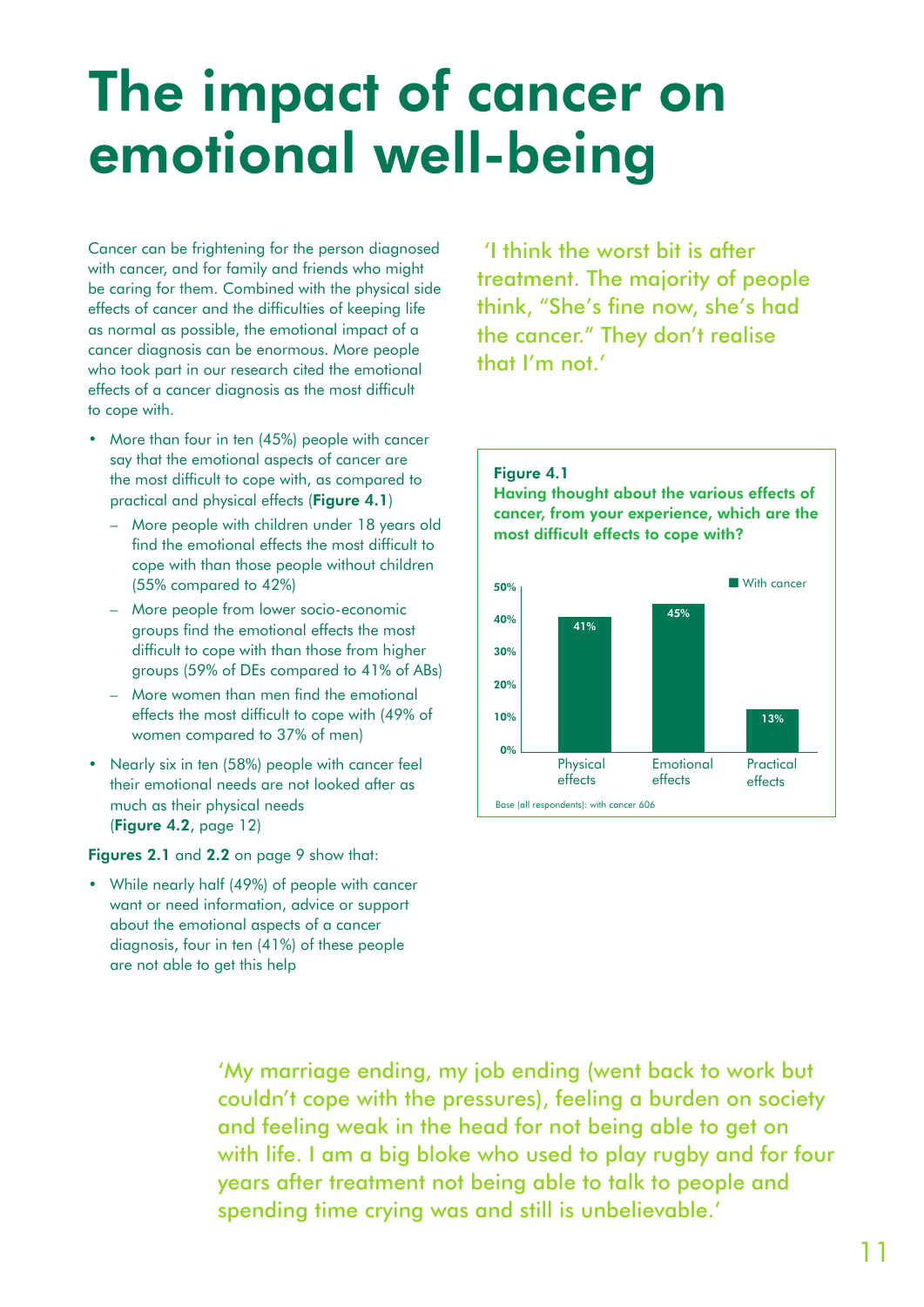#### Main findings: The impact of cancer on emotional well-being

'Coping with the children. When I was first diagnosed, my children were five, four and a newborn. I had to have the baby in hospital with me'

### Cancer, anxiety and depression<sup>5</sup>

Macmillan's *Worried Sick* report also reveals that:

- Three quarters of people with cancer (75%) experience anxiety as a result of their cancer diagnosis (Figure 4.3, page 13)
	- Less than half of these people (44%) receive information, advice, support or treatment for this (Figure 4.5, page 13)
- For those with cancer, 34-44 (76%), 45-54 (87%) and 55-64 (79%) year olds are more likely than those aged 65 and older (56%) to experience anxiety
- Those people with cancer who receive their treatment on the NHS are more likely to experience anxiety (76%) than those receiving treatment privately (60%)
- More women than men say that they experience anxiety (79% of women compared with 66% of men)

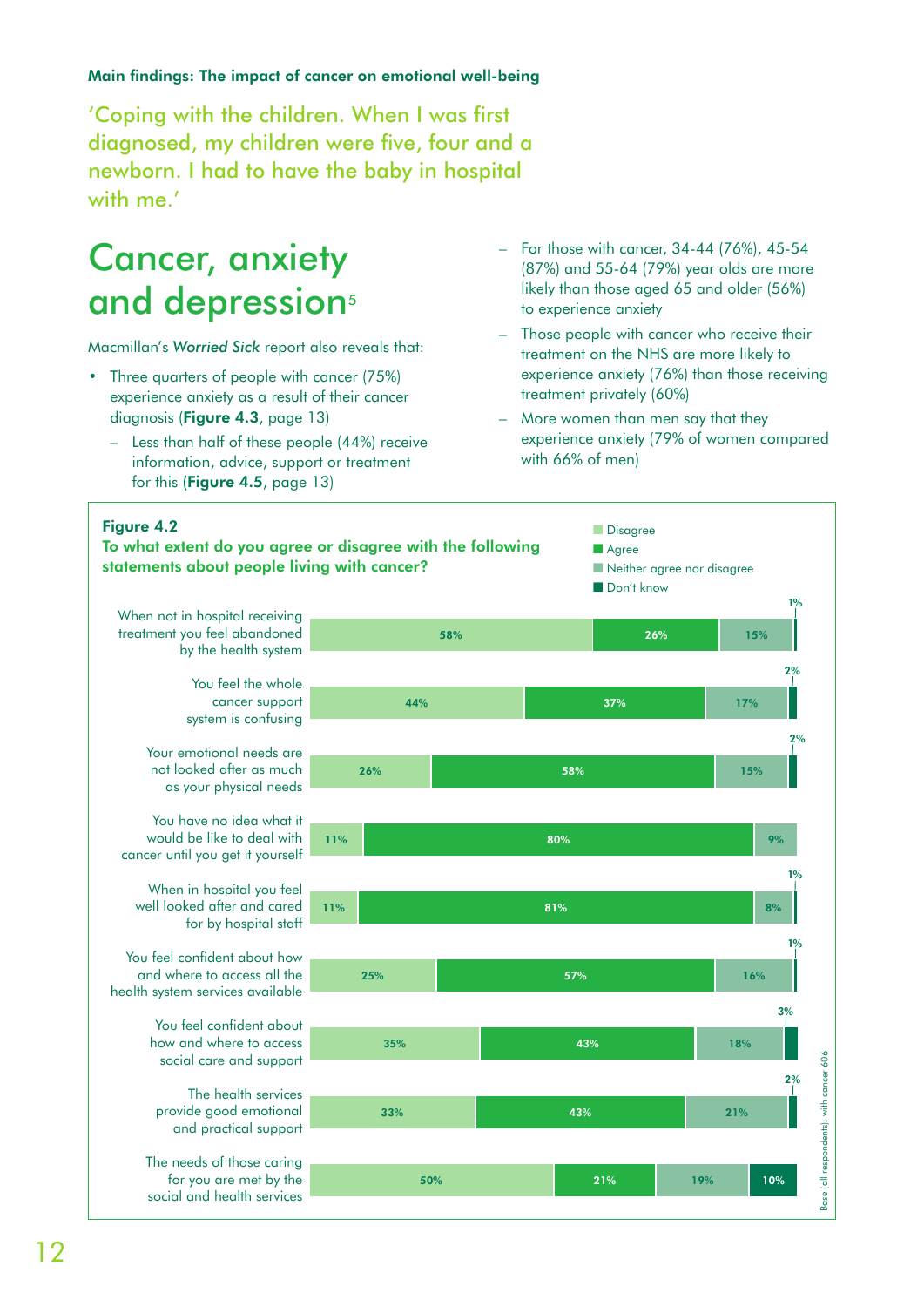- Nearly half (49%) of people with cancer say they experience depression as a result of their cancer diagnosis (Figure 4.3)
	- Six in ten (60%) who experience depression do not receive any information, advice, support or treatment for this (Figure 4.5)
	- More women than men say they experience depression (52% of women compared with 42% of men)
- Of those who do receive information, advice, support or treatment to help with anxiety, depression and the other emotional effects of cancer, the vast majority rate it as 'good'



Have you experienced any of the following emotional effects as a result of the cancer diagnosis? (Those saying yes...)



#### Figure 4.4

Did you receive any form of information, advice, treatment or support to specifically help with this anxiety?







'With my father, he was a very strong person and he was finding it hard to cope with himself. He wouldn't say how he was feeling, he wouldn't let anything in or out, and it was just difficult to communicate with him.'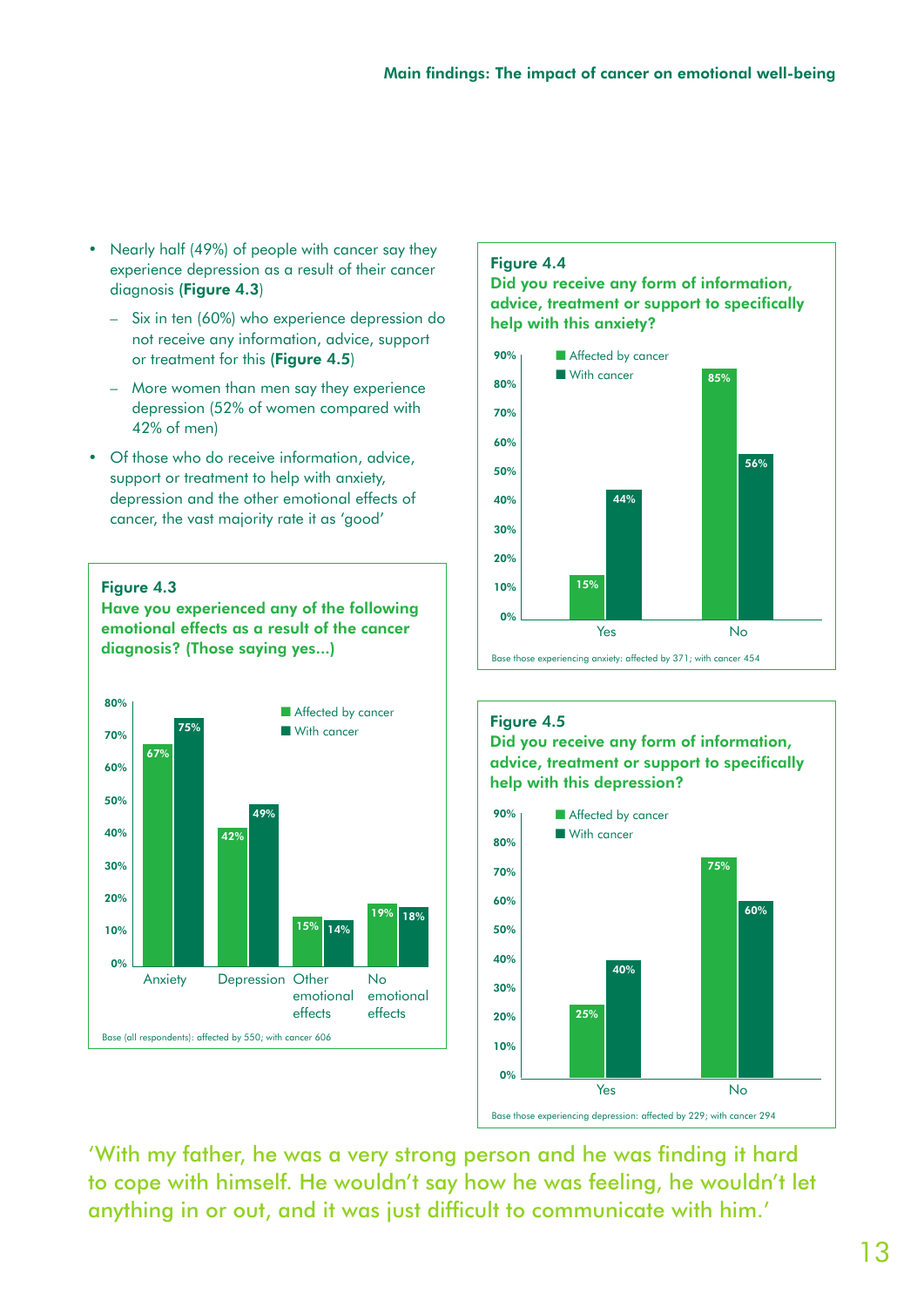'My relationship with my wife has deteriorated. Despite her being 100% supportive during the treatment, I feel she considers me unclean to the extent that we have had separate bedrooms ever since I was diagnosed.'

### Cancer and relationships

*Worried Sick* shows that many people experience fear, anxiety and depression because of their cancer diagnosis.

Our report also found that cancer adversely affects people's relationships with partners and other family members:

- A quarter (26%) of people with cancer say they experience difficulties in their relationships with their partner as a result of their cancer diagnosis (Figure 5.1)
- A quarter (25%) of people who experience difficulties say that they have broken up with their partner as a result of their cancer – and one in ten (12%) have seriously considered doing so (Figure 5.2)
	- More women than men say that they have broken up with their partner (31% of women compared to 11% of men)
	- People with cancer who have children under 18 years of age are more likely to experience difficulties in their relationship with their partner as a result of their cancer diagnosis (42% of parents compared with only 21% of people who do not have children under 18)
- Almost a third of people with cancer (32%) say that their relationships are put under 'enormous strain' (Figure 5.3, page 15)
- Four in ten (43%) people living with cancer say that their sex life suffers (Figure 5.3, page 15)

'I think that the person who has the cancer gets information and support. But at no time did anyone speak to my husband. Maybe it would have helped, and we may have even stayed together.'

#### Figure 5.1

Have you experienced any difficulties in your relationship with a husband, wife or partner as a result of your cancer diagnosis?





Have you broken up with your partner or has either of you seriously considered doing so as a result of your cancer?

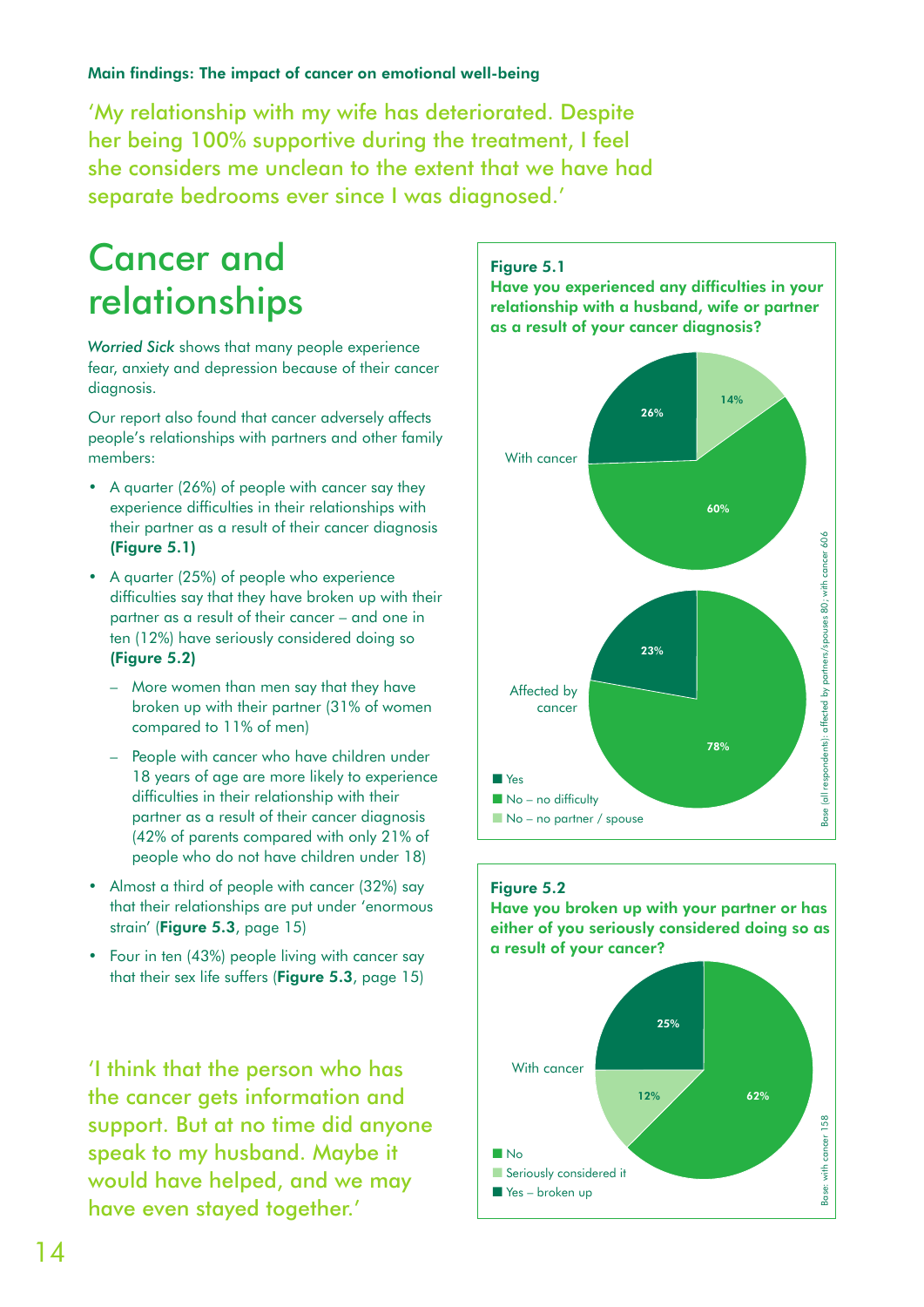'I was fairly young when I was first diagnosed. I feel I missed out on part of my childhood. While my friends were out finding out about life and relationships, I spent most of my time in hospital. I still find it hard to form relationships.'

Some people with cancer find it difficult to talk about their condition. They do not always know who to talk to, or how to talk to them. This can have a major impact on their relationships with family members and friends.

#### As Figure 5.3 shows:

- A quarter (24%) of people with cancer feel that they have nobody to talk to
- Just under a quarter (23%) have difficulty talking to their children and grandchildren
- One in five (20%) find it hard to talk to their adult friends and family about their cancer
- Nearly half (46%) feel that friends and relatives treat them differently when they find out they have cancer

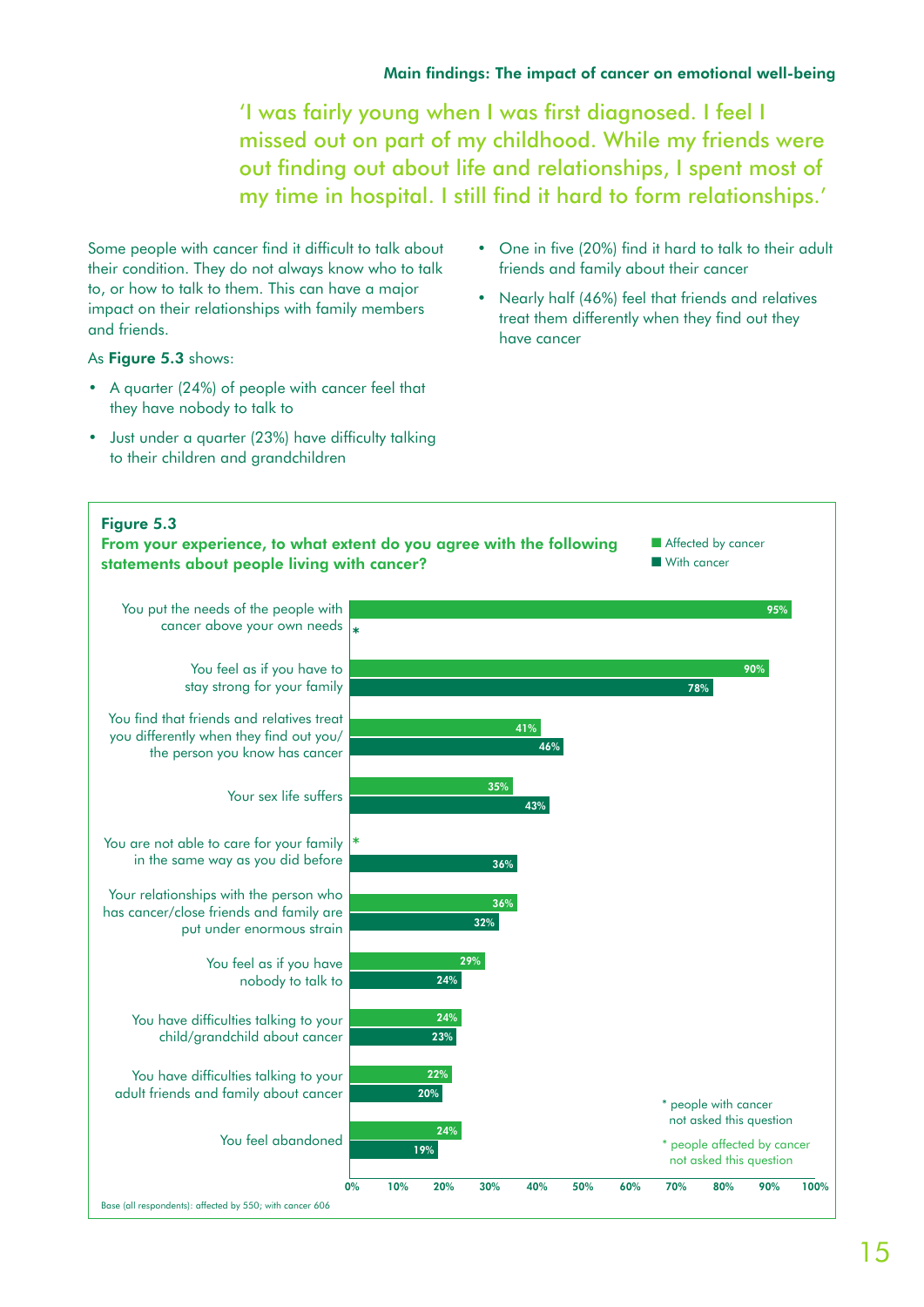# Julie's story

When my Dad was diagnosed with prostate cancer in August 1997, I had no idea what was ahead. At first he put on a brave face – he didn't want to worry us – so as a family we didn't realise how advanced his cancer was. That all changed when I became his main carer.

Four years after Dad's diagnosis I went with him to a hospital appointment. Mum wasn't coping very well and Dad was having panic attacks too. That's when I realised how ill and scared he was; he really needed support.

After that, I went with him to all the appointments and, as his cancer spread, I got more involved with his care at home. It was a relief to know the facts but it was also a big shock. I went from knowing little about his illness to being the one in the room when the consultant delivered the results. Dad also found it hard to take in all the information about his medication, so I started to make notes about all the drugs and doses as well.

The Macmillan nurses were a great support. It was good because they came to Dad at home, which meant he didn't have to travel to hospital every time he needed more pain relief. They were also at the end of the telephone if we had any questions and took a real interest in who was there to support Dad and how we were coping.

The last person I'd thought about was me though – after all Dad was the one with cancer, the one in pain and having to go to the hospital. It wasn't until a nurse asked me how I was that I broke down. I'd been holding everything together, for Dad, for the family.

That's when I was introduced to the Macmillan counsellor. I saw her on and off as Dad's treatment continued and I could ring for an appointment when I needed it. It was my time, a place for me to talk about Dad, my fears, how to cope.



model photograph

I honestly don't know what would have happened if I hadn't been offered this help. I certainly couldn't have gone on as Dad's carer. I could have found myself a counsellor I suppose, but the difference with my Macmillan counsellor was that she understood all the issues that were relevant – Dad's cancer, the pain, the strain of being a full-time carer.

I cared for Dad for three years and thanks to Macmillan's support, I was literally strengthened for the last stages of Dad's illness, which made such a difference to him, me and the whole family.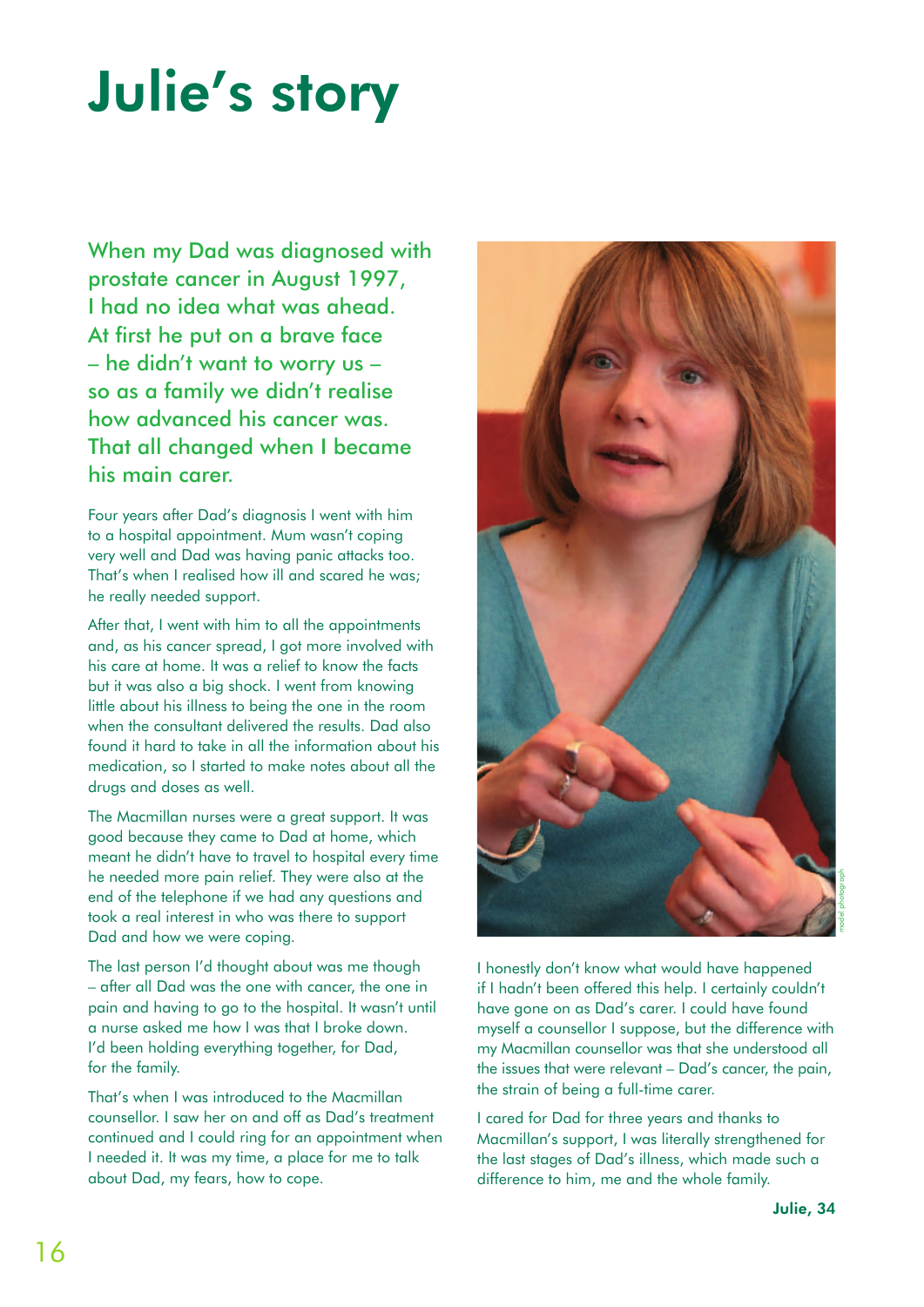# The impact of cancer on carers

There are currently six million informal carers living in the UK – ten per cent of the UK population – and women are more likely to be informal carers than men. There are more carers aged 50-59 years than any other age group, and one in five people in that age group provide unpaid care.<sup>6</sup> In our survey, nearly a quarter (23%) of people affected by cancer defined themselves as a 'primary' carer.

Informal carers often need support so that they can live as normal a life as possible, while caring for the person they know and love who has cancer.

Yet our research reinforces findings of previous studies<sup>7</sup> which reveal that the needs of carers are rarely considered, let alone met.

When we asked people affected by cancer about their own needs:

- Nearly everyone (95%) feels that they put the needs of the person with cancer above their own needs (Figure 5.3, page 15)
- Almost a quarter (24%) feel abandoned (Figure 5.3, page 15)
- Six in ten (61%) people who need and want information, advice and support on the emotional aspects of a cancer diagnosis, do not receive it (Figure 2.2, page 9)
- Two thirds (67%) experience anxiety (Figure 4.3, page 13)
- Eight in ten (85%) people who experience anxiety do not receive information, advice, support or treatment for it (Figure 4.4, page 13)
- Four in ten (42%) experience depression (Figure 4.3, page 13)
- Three quarters (75%) of people who experience depression do not receive information, advice, support or treatment for it (Figure 4.5, page 13)
- Over a third of people (36%) feel that their relationship with the person who has cancer, and with family and friends, is put under 'enormous strain' (Figure 5.3, page 15)
- Nearly a quarter (23%) say they experience difficulties in their relationship with their husband, wife or partner (Figure 5.1, page 14)
- Nine in ten (90%) feel they have to remain strong for the person with cancer (Figure 5.3, page 15)

We also asked people with cancer about the needs of, and levels of support provided by, their carer, family members and friends:

- Only one in five (21%) feel that the needs of the person/people caring for them are met by health and social care services (Figure 4.2, page 12)
- Three quarters (75%) say that their family and friends provide support in every respect (Figure 6.1)



Which of the following best describes the level of support your friends and family provides throughout the cancer journey?

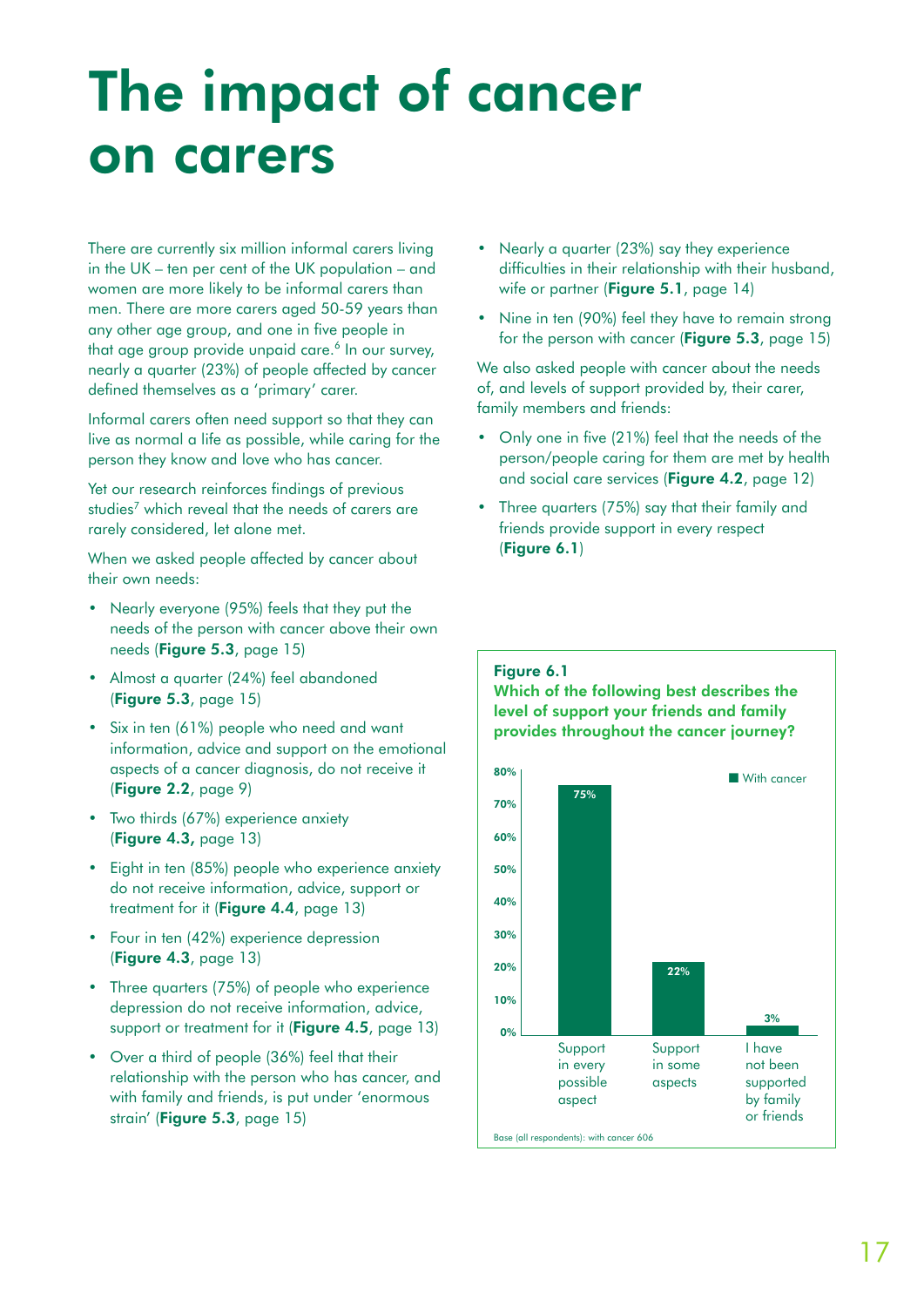# What people expect from cancer care organisations

As Figure 7.1 shows, Macmillan's report finds that people with and affected by cancer think it's 'extremely important' that cancer care organisations consider the emotional and practical needs that follow a cancer diagnosis:

- Nearly six in ten people with cancer (59%) and half of people affected by cancer (51%) believe it is 'extremely important' that cancer care organisations help people with the emotional aspects of cancer
- Half of people with cancer (51%) and four in ten people affected by cancer (44%) believe it is 'extremely important' that cancer care organisations help people with the practical effects of cancer



'I think cost should not be an issue in the care and treatment of serious illness. In fact, government should take full responsibility for all illness, why should we rely on charity for something we are entitled to, namely the NHS?'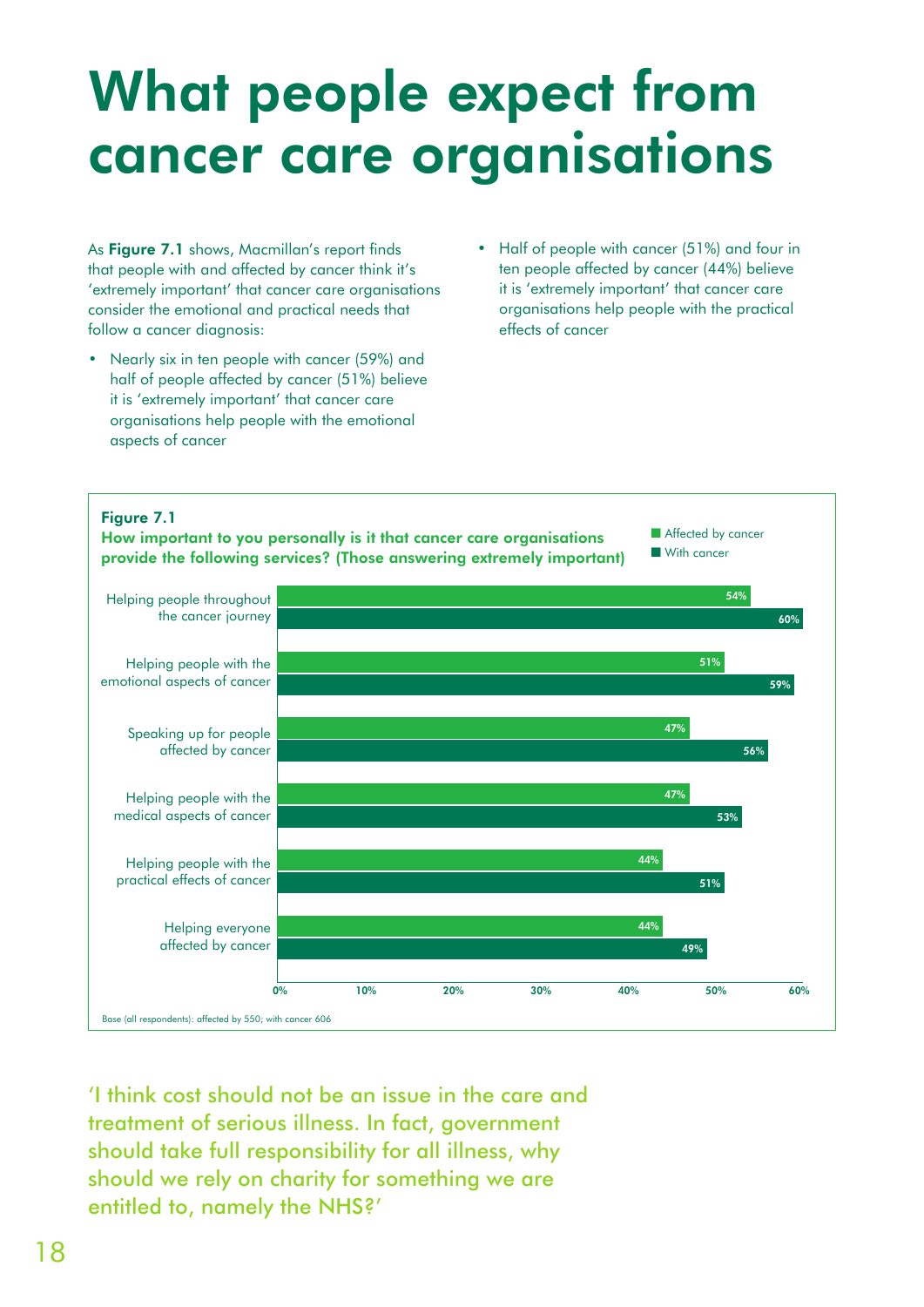When asked 'What do you think should be Macmillan Cancer Support's top three priorities in the next three years?':

- Nearly two thirds (63%) of people with cancer and nearly six in ten (59%) people affected by cancer, say helping with the emotional effects should be Macmillan's top priority (Figure 7.2)
- More than half (55%) of people with cancer and half (53%) of people affected by cancer, say helping everybody affected by cancer (Figure 7.2)
- Half (54%) of people with cancer and half (51%) of people affected by cancer, say helping people throughout the cancer journey (Figure 7.2)

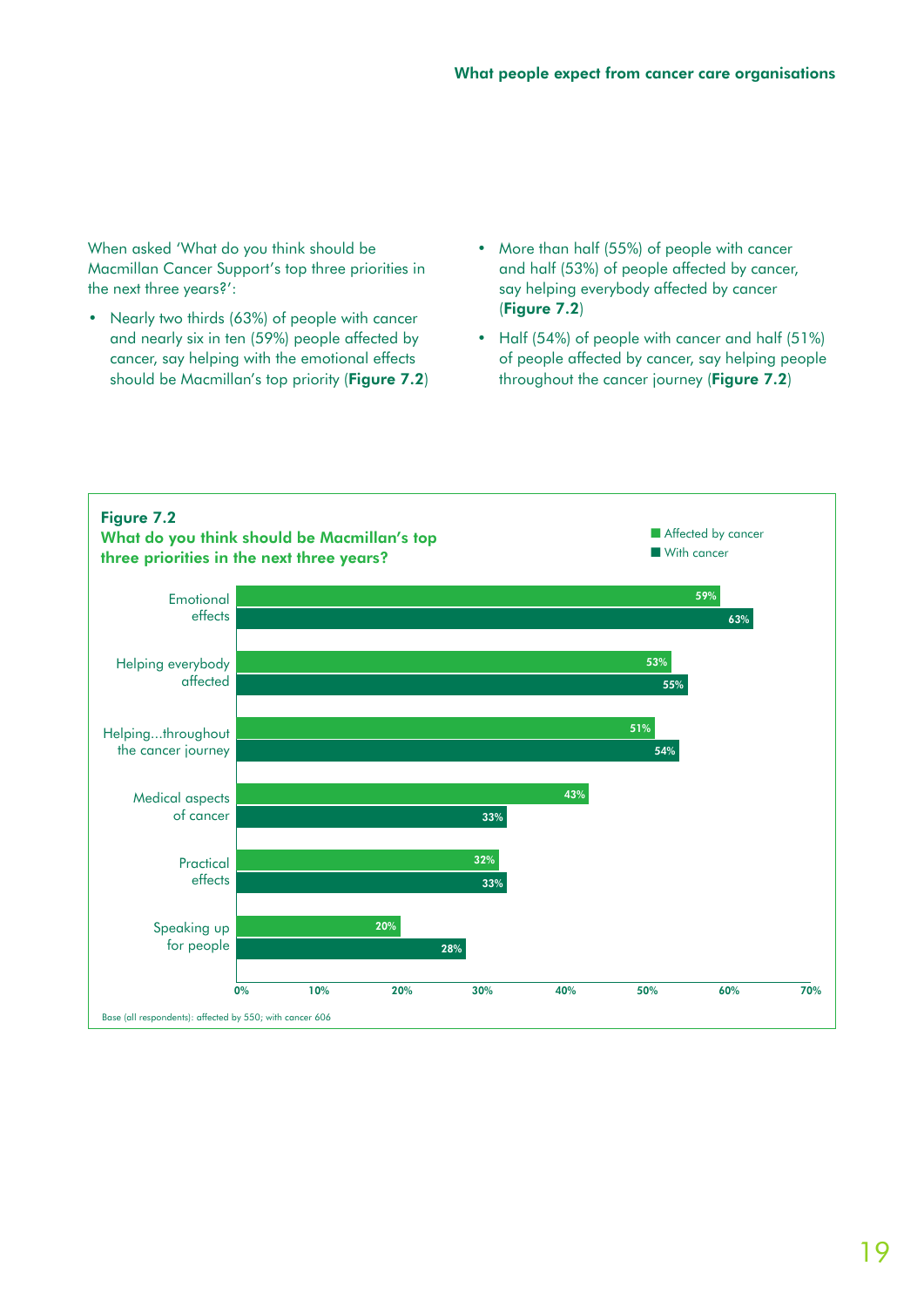# Implications for Macmillan Cancer Support and recommendations to government

The findings of Macmillan's *Worried Sick* research reveal just how devastating and debilitating a cancer diagnosis is on the lives of people with and affected by the disease. The emotional impact of receiving a cancer diagnosis is huge. Coping with this on a day-to-day basis is very difficult. Anxiety and depression among the people who participated in our research is widespread. However, more than this, living with cancer puts a huge strain on family members and partners and this strain has resulted in a quarter of people with cancer experiencing relationship difficulties, with nearly a quarter of those people actually breaking up with their partner (nearly 7% of the total number of people with cancer).

The pattern of cancer treatment has been changing over recent years. Much cancer treatment, such as chemotherapy or radiotherapy, is now given to people during frequent and prolonged outpatient visits to hospital or even at home. This means that much of the burden of living with the physical and emotional after-effects of treatment rests with family members and friends, who often need to take on caring responsibilities. People tell us that the emotional effects of treatment are the most difficult to cope with. However, trying to manage the practical and financial aspects of life around this – housework, childcare, work, caring responsibilities for other family members – is extremely difficult.

Although previous research has revealed some of these issues, we were not prepared for the extent of the difficulties people have reported, such as the impact that cancer has on people's closest relationships.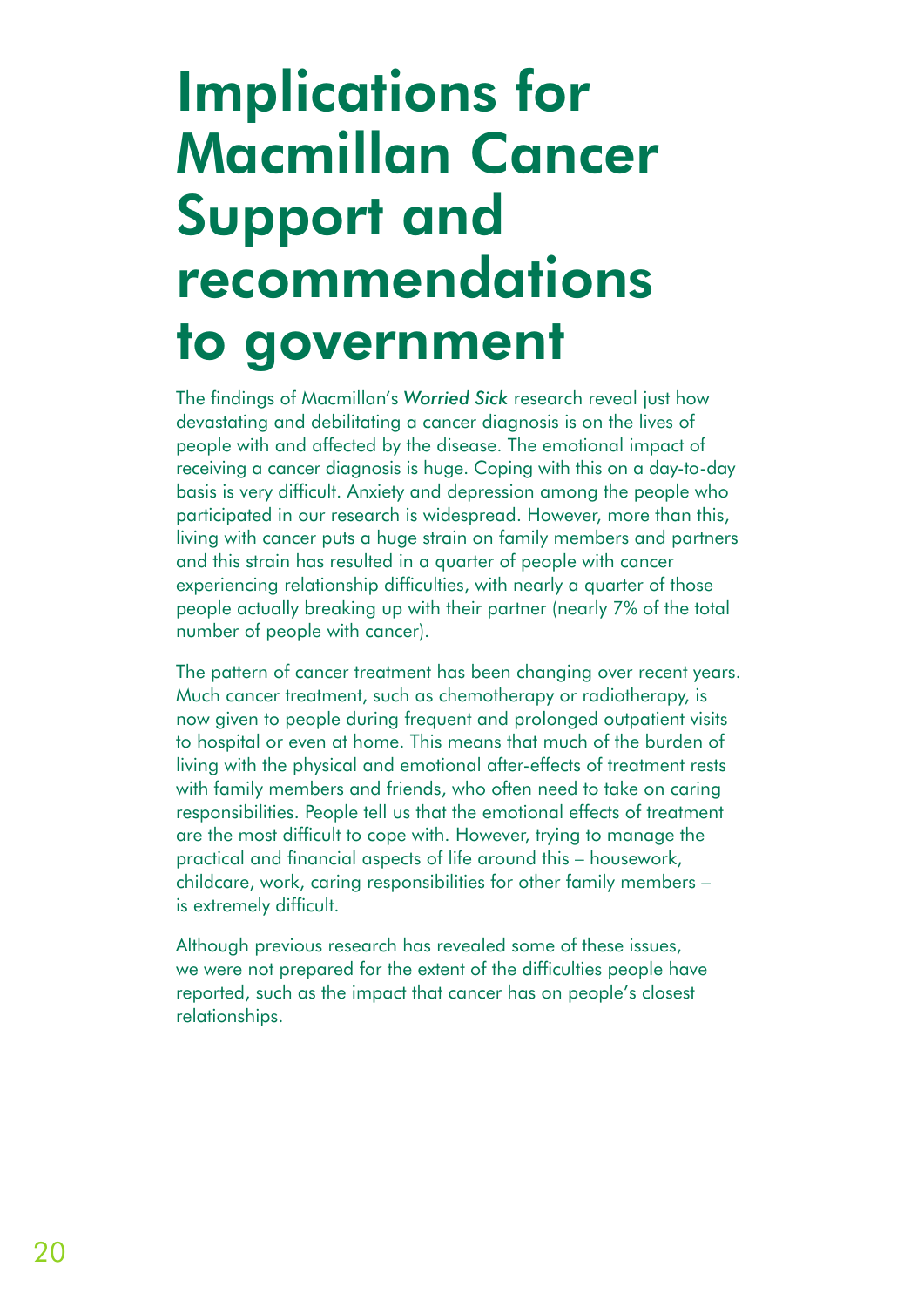For many years now, Macmillan has been working to provide the kind of support people and their families and carers need. We have done this through our network of Macmillan professionals, through our information and support services, and through the way we influence government and the health service. But clearly this is not enough. More people need Macmillan's help – we need to develop more services, and get them to people when and where they need them. We are committed to extending the network of our support services so that more people living with cancer can get the help they need, and we will invest more in help and support for people managing their illness outside of hospitals.

We intend to offer every person in the UK living with cancer contact with Macmillan in a way that is appropriate and relevant to them, to help them find the support they need to live with cancer.

We will provide a personalised service for people and their families, giving them information and support and helping them navigate their way through the system. We will also provide opportunities to share experiences with other people living with cancer and to speak to those who have power and influence to improve cancer practice and policy.

Nevertheless, this alone is not enough. We need to influence government to address the needs we have identified and drive up standards in cancer services.

This study provides further evidence for cancer organisations, government and other decision-makers that they must work together to develop a new approach to cancer support.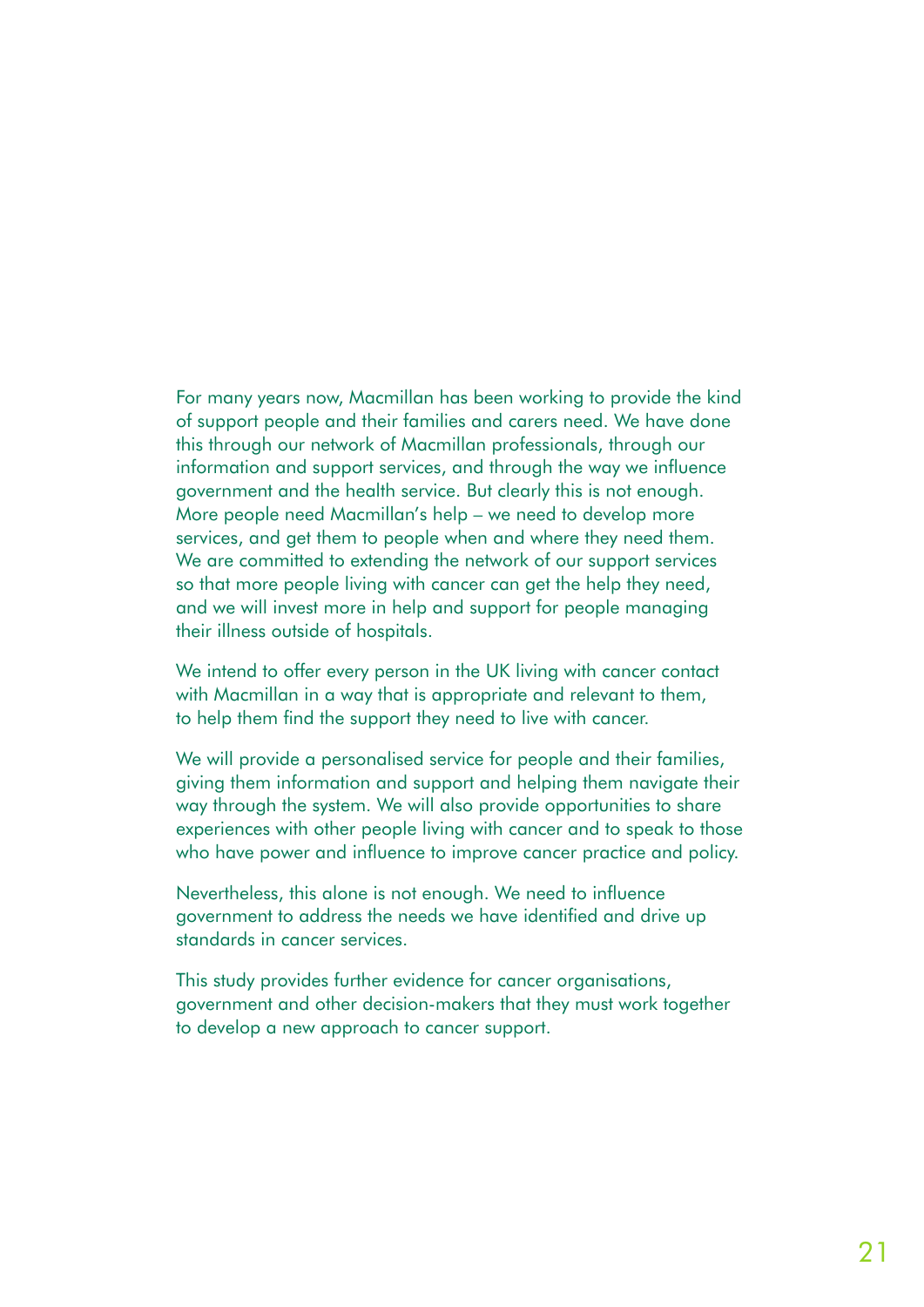### Macmillan Cancer Support makes the following recommendations:

Recommendation 1: Governments across the UK should develop and/or update Cancer Plans that go beyond treatment of the disease, and address matters that affect the quality of life and wider social needs of people with and affected by cancer throughout their lives

*The NHS Cancer Plan* for England is an example of the significant progress that can be made to the experience of someone at the start of their cancer journey. People who suspect they have cancer are diagnosed and receive treatment sooner, and mortality rates are therefore falling.

We warmly welcome progress made, yet the current *Cancer Plan* priorities and targets do not fully reflect what people with and affected by cancer actually want. Reducing mortality rates and waiting times is not enough and leads to new challenges that require policy solutions. Our research demonstrates we need a new approach to tackling cancer, which is from the perspective of the person with and affected by cancer, and which looks after the whole person, not just their disease. This starts with a strategy that focuses on prevention, and ends with one that aims to help people with and affected by cancer resume as normal and healthy a life as possible. Or, on the other hand, to make sure that they have the end of life care and support they want. It must also involve co-ordination of care. This would help achieve a seamless provision of health and social care so that people with and affected by cancer do not get lost in, or feel abandoned by, the system.

This joined-up, cross-departmental approach to tackling cancer, where quality of life concerns are central, should form the basis of cancer strategies in each of the nations of the UK.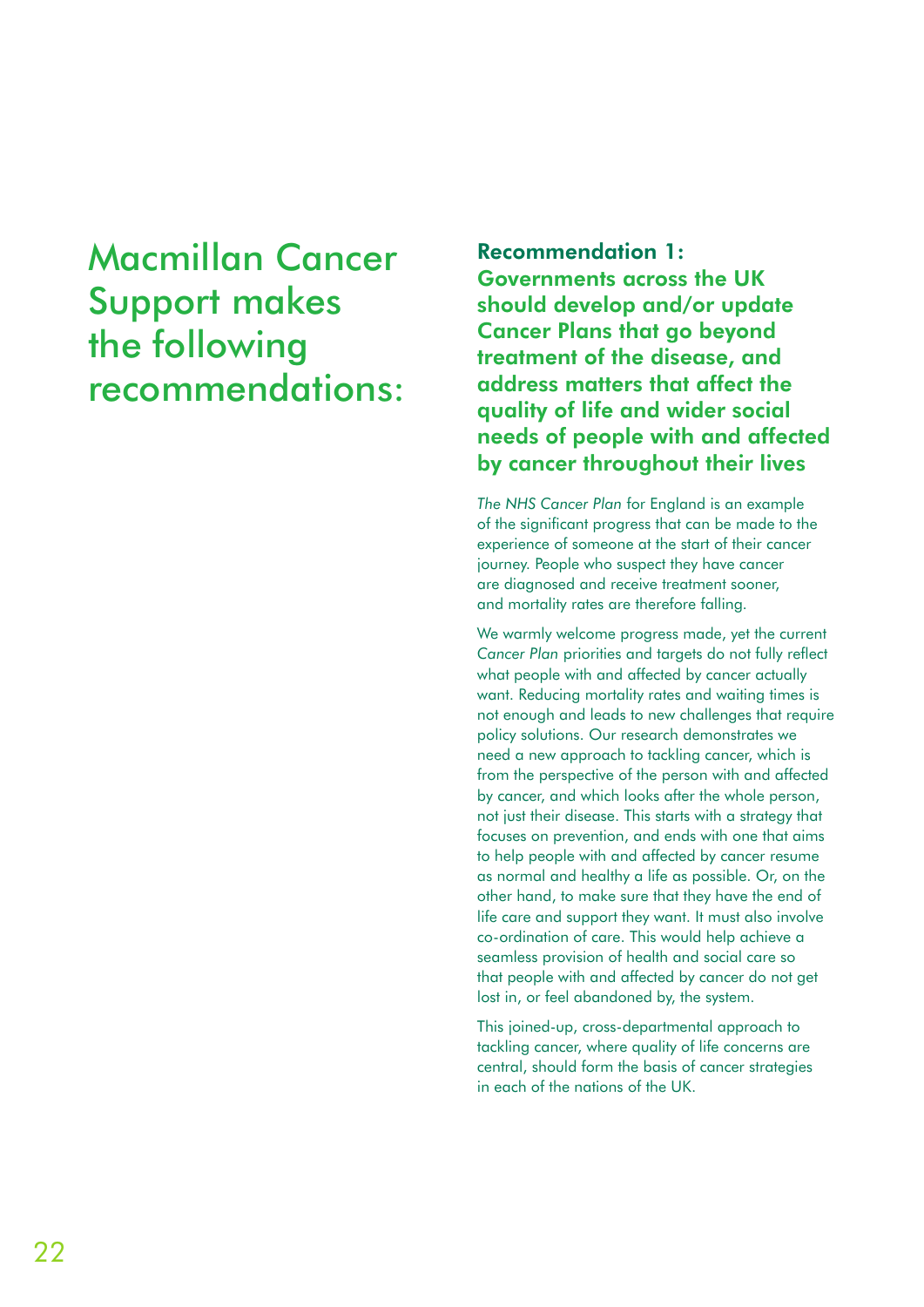### Recommendation 2:

The NHS should give greater priority to creating, funding and sustaining services across the UK that address the emotional, practical, information and support needs of people with and affected by cancer

Our research shows that far too many people with and affected by cancer feel abandoned by health and social services. They also go without the emotional and practical support they need in order to lead as normal life as possible during their cancer experience.

Government policy to provide better supportive and palliative care in England and Wales is in place. In March 2004, the National Institute for Health and Clinical Excellence (NICE) published its *Guidance on Cancer Services*. 8 Yet the *Guidance* has not been given additional funding by government, and Primary Care Trusts (PCTs) have not given it sufficient priority.

Our research shows that implementation of the NICE *Guidance* is vital and that development of similar supportive and palliative care provision in Scotland and Northern Ireland is as important to cancer patients and carers as the rest of the treatment they receive.

We are concerned that, in the short term, current NHS structural and financial reforms may actually worsen cancer patients' and carers' feeling of abandonment.

#### Recommendation 3:

The NHS should carry out regular surveys that measure things that matter most to people with and affected by cancer at all stages of their cancer experience, and not just when they are in hospital. They should also find effective ways of involving people with and affected by cancer so that services become more person-centred

Macmillan's research will come as a surprise to many policymakers. They assume that people want good treatment and that supportive and palliative care is 'nice-to-have'. Our research shows they are mistaken. There needs to be long-term NHS funding for regular patient surveys and improved ways of involving cancer patients, and those that care for them, in the development and evaluation of cancer services. Only then will cancer services reflect the needs and wants of people with and affected by cancer in the future.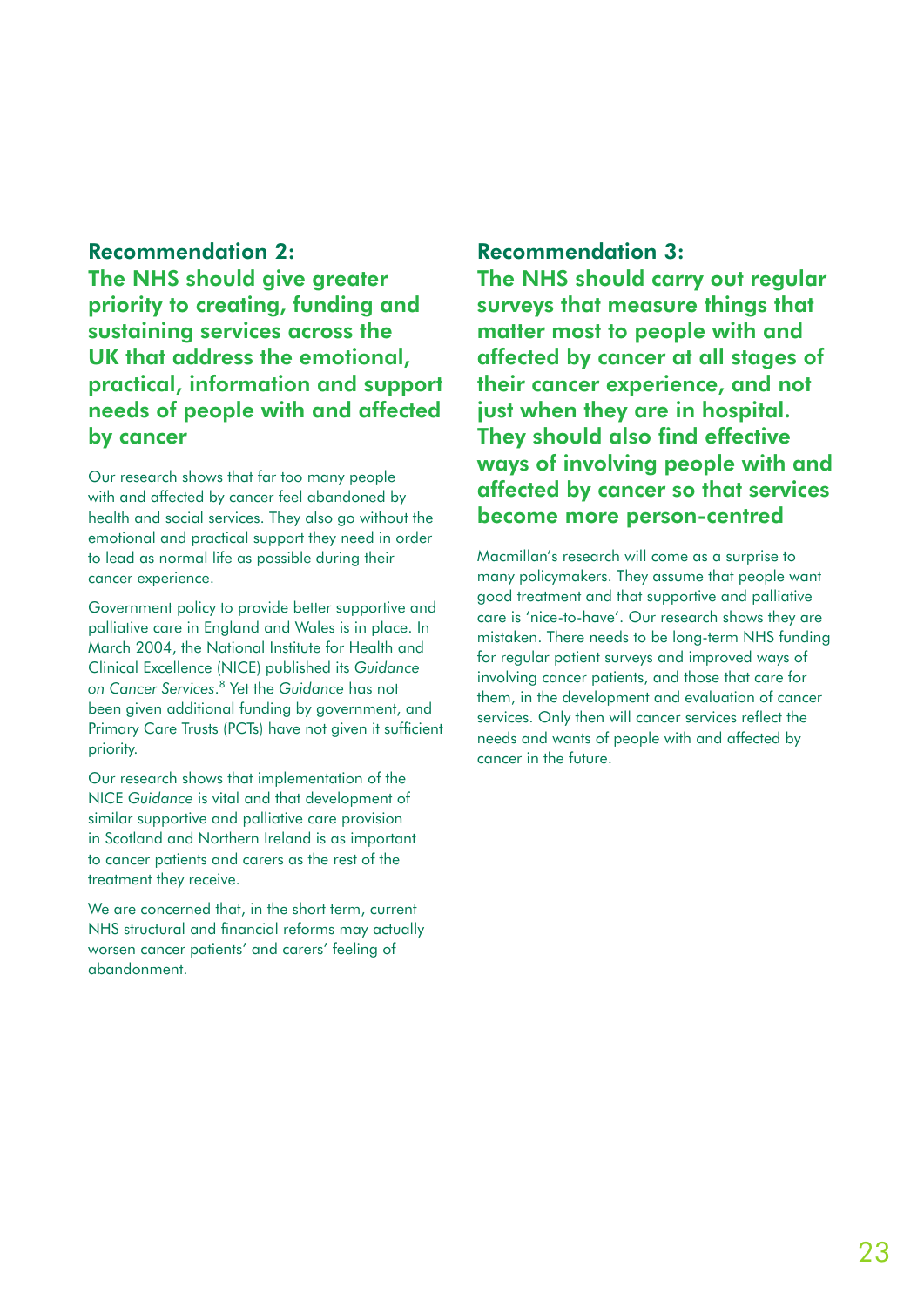1 Department of Health, *The NHS Cancer Plan: A plan for investment, a plan for reform*, London, 2000

Scottish Executive Health Department, *Cancer in Scotland: Action for change*, 2001

Wales and Northern Ireland do not have *Cancer Plans*

- 2 For further information on Macmillan's Better Deal campaign, please visit www.macmillan.org.uk/campaigns
- 3 www.cancerresearchuk.org/aboutcancer/statistics
- 4 Department of Health, *The NHS Cancer Plan: A plan for investment, a plan for reform*, London, 2000
- 5 People with and affected by cancer were asked if they experienced feelings of uneasiness and/or apprehension about future uncertainties (anxiety) or feelings of extreme sadness, guilt and/or despondency (depression). People responding yes will not necessarily have been diagnosed with clinical anxiety or depression.
- 6 Carers UK leaflet, *Facts About Carers*, Carers UK, April 2005
- 7 Carers UK, *Missed Opportunities: The impact of new rights for carers*, Carers UK, 2003

This reported that only 32% of carers had had a carers' assessment while half of carers are not informed of their right to an assessment at the time the disabled person is assessed.

8 National Institute for Health and Clinical Excellence (NICE), *Guidance on Cancer Services: Improving Supportive and Palliative Care for Adults with Cancer*, NICE, March 2004